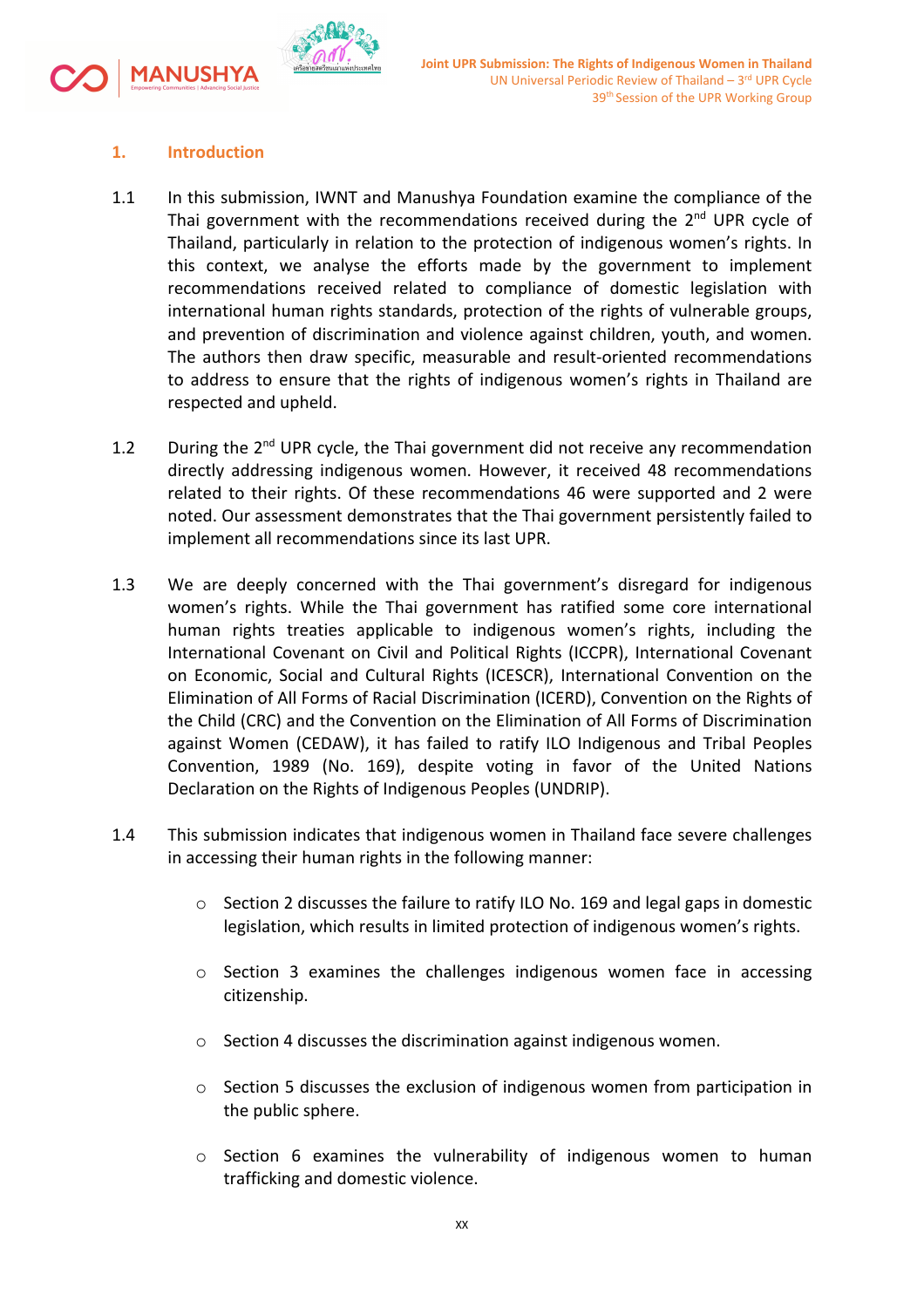

- $\circ$  Section 7 discusses the challenges indigenous women face in accessing healthcare services.
- $\circ$  Section 8 discusses the challenges indigenous women face in accessing education.
- <sup>o</sup> Section 9 examines the violation of indigenous women'<sup>s</sup> land and resource rights and their evictions from ancestral lands.
- <sup>o</sup> Section 10 examines the negative impact of tourism on indigenous women.
- $\circ$  Section 11 discusses the inability of indigenous women to access justice and effective remedies and thereby secure protection of their rights.
- $\circ$  Section 12 includes recommendations to the Thai government, addressing the challenges and rights violations discussed in foregoing sections.

## **2. Failure to ratify ILO No. 169 and legal gaps in domestic legislation results in limited protection of indigenous women'<sup>s</sup> rights**

- 2.1 During the 2<sup>nd</sup> UPR cycle, the Thai government only noted but did not implement the recommendation to ratify the ILO Indigenous and Tribal Peoples Convention, 1989 (No. 169). While the Thai government did not receive any recommendation specifically addressing the adoption of legislation protecting indigenous women'<sup>s</sup> rights, it received two recommendations regarding the protection and promotion of key human rights principles in the new constitution, which it supported, but only partially implemented.
- 2.2 Between November 2014 and March 2016, the Network of Indigenous Peoples of Thailand (NIPT) lobbied for official recognition of indigenous peoples in constitutional drafts. Even though the first constitutional draft released to the public in April 2015 officially recognized indigenous peoples, the military-appointed National Reform Council (NRC) rejected the first draft. The second and final constitutional draft ratified in August 2016 did not include any references to indigenous peoples. $^1$
- 2.3 The Constitution of 2017 does not explicitly recognize indigenous peoples in Thailand.<sup>2</sup> Even though the Constitution of 2017 requires the State "to promote and provide for different ethnic groups to have the right to live in the society according to traditional culture, custom, and ways of life on <sup>a</sup> voluntary basis, peacefully and without interference," ambiguous restrictions, such as public order and State security, are placed on the State's duty.<sup>3</sup>
- 2.4 At the same time, the Constitution of 2017 did away with the provisions of earlier constitutions for the rights of persons assembling as <sup>a</sup> traditional community to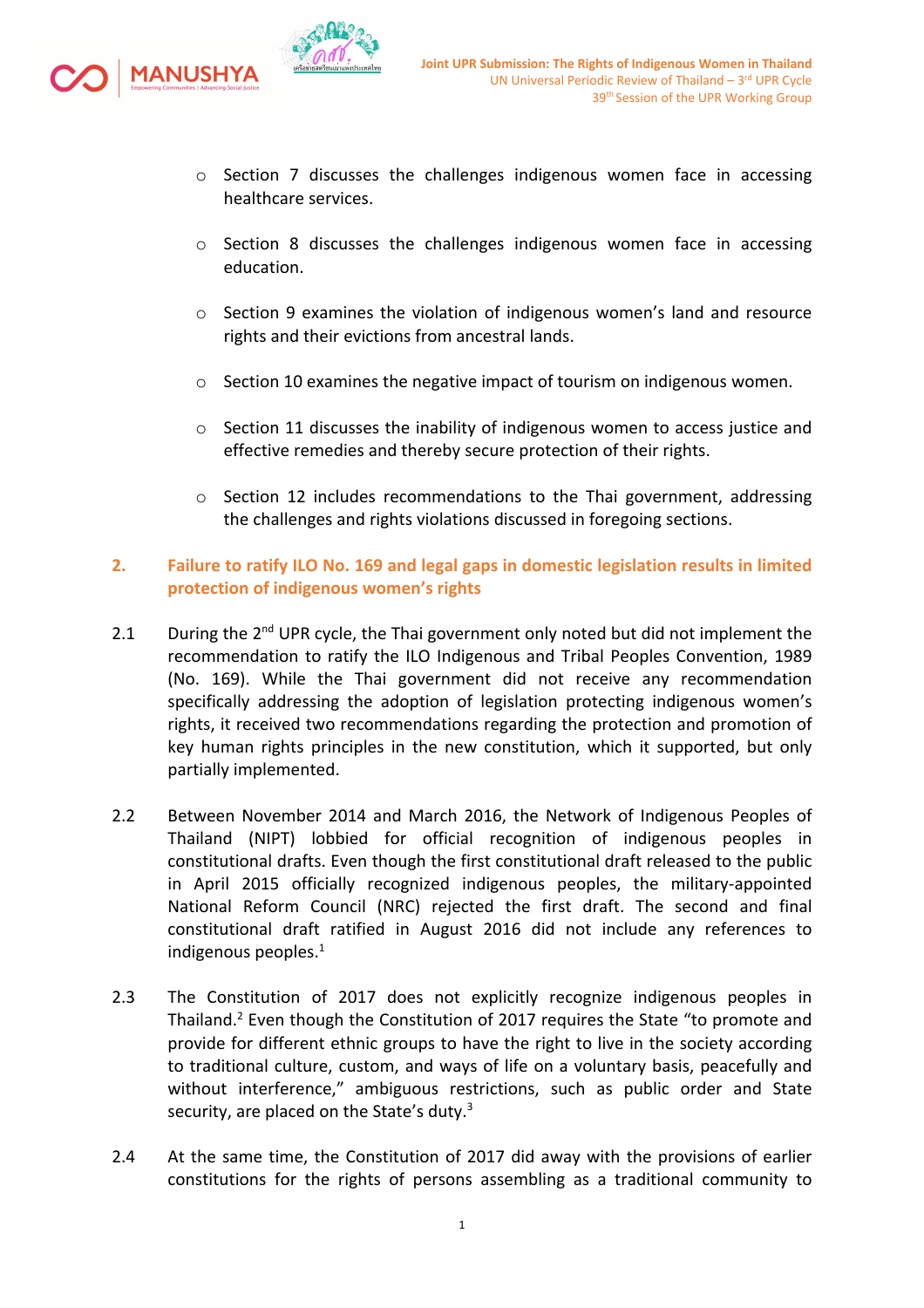

conserve or restore their customs, local knowledge, arts or good culture of their community and of the nation and to participate in the management, maintenance, preservation and exploitation of natural resources and the environment. 4 As these rights are no longer guaranteed, indigenous peoples are guaranteed less constitutional protection against discrimination. 5

- 2.5 While the Constitution of 2017 affirms the rights of communities to be informed and have access to public information and the State'<sup>s</sup> duty to undertake environment and health impact assessment through public hearings of communities in advance of any undertaking that might affect them and lays down the requirements for permitting such undertaking,<sup>6</sup> the provisions fall short of international standards for indigenous peoples' rights. 7
- 2.6 No domestic legislation recognizes and protects indigenous women'<sup>s</sup> rights. In July 2020, General Prayut Chan-o-cha, Prime Minister, signed the Announcement of the Prime Minister's Office Re: Appointment of 13 National Reform Committees (No. 2) to implement concrete national reform plans, including the enactment of the Act on the Protection and Promotion of the Way of Life of Ethnic Groups. The Princess Maha Chakri Sirindhorn Anthropology Centre (SAC), an academic institution under the Ministry of Culture,<sup>8</sup> is responsible for preparing the draft Act. The Thai government expects the Act to be legally effective in 2022. 9
- 2.7 The draft Act comprises of five sections: (1) Principles of Protection of the Way of Life of Ethnic Groups; (2) Mechanisms for the Protection and Promotion of the Way of Life of Ethnic Groups; (3) Mechanisms for the Creation of Processes for Participation of Ethnic Groups; (4) Preparation of Information on the Way of Life and History of Ethnic Groups; and (5) Determination of Ethnic Group Protection Areas. $^{\rm 10}$
- 2.8 The Thai government reported that, as of July 2020, <sup>a</sup> total of 10 meetings have been organized for ethnic groups to provide their opinions on the draft Act, with consideration of academic issues relating to the definition of the term "ethnic groups" and policy issues relating to the security of natural resources and the environment. <sup>11</sup> While the draft Act is at the stage of public hearings to be conducted in provinces where indigenous peoples are situated until the end of April 2021, indigenous women groups have raised concerns over the public hearing process. Because of the short period for public hearings, as well as the fact that their communities are dominated by men, indigenous women are concerned that issues specific to them will be excluded from the draft Act. There is <sup>a</sup> general consensus within IWNT that there should be separate public hearings conducted for indigenous women in different regions of Thailand.<sup>12</sup>

### **3. Indigenous women face challenges accessing citizenship**

3.1 The Thai government did not receive any recommendation specifically addressing the challenges of indigenous women in accessing citizenship during the 2<sup>nd</sup> UPR cycle. However, the Thai government received two recommendations regarding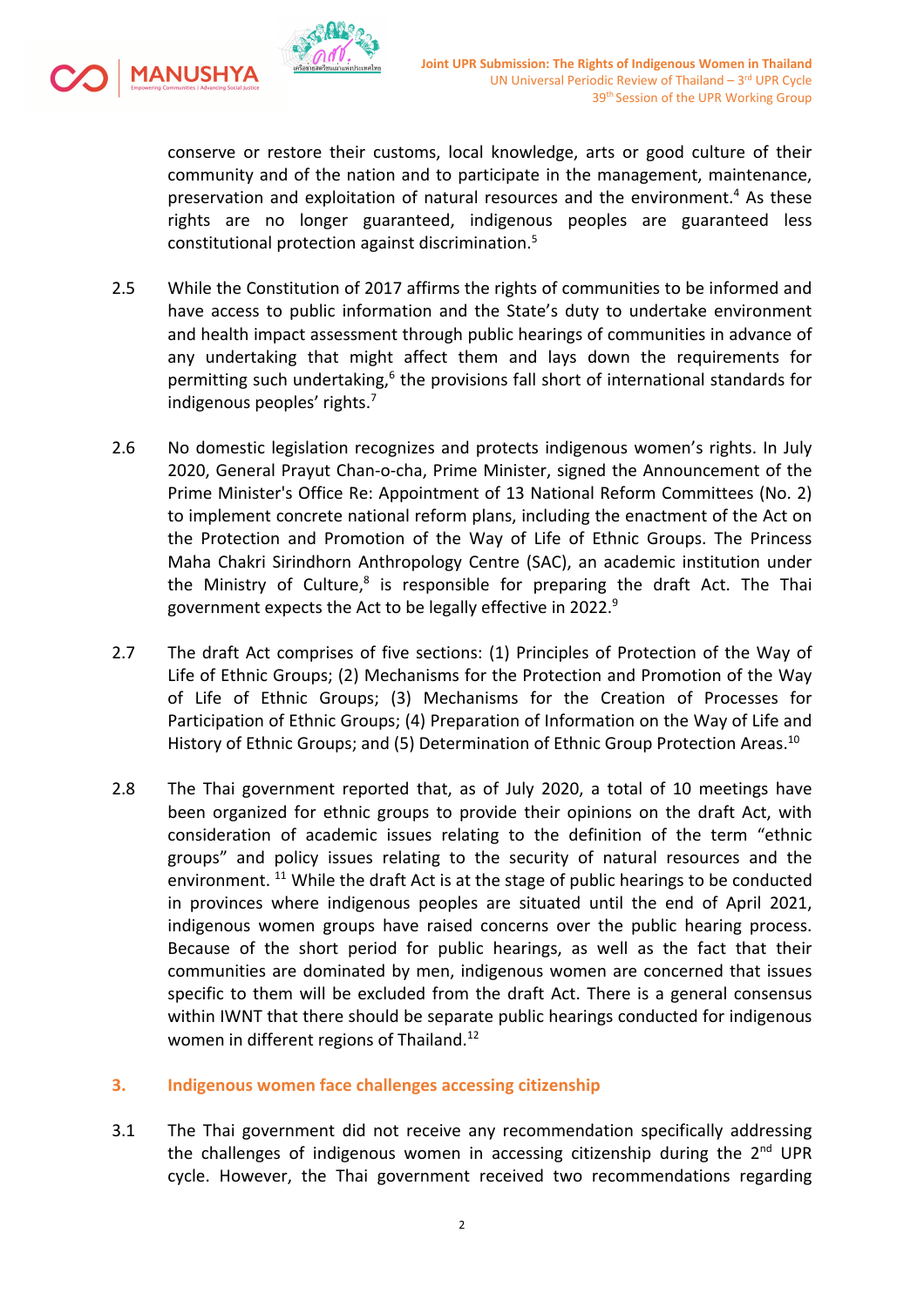

**MANUSHYA** 

birth registration, which it supported but failed to implement.

- 3.2 According to Plan International, <sup>a</sup> non-governmental organisation (NGO), more than one million people in Thailand could be stateless, most of them belonging to indigenous groups. At least 50% of them have <sup>a</sup> legitimate claim for citizenship, but many lack relevant paperwork and proof of their eligibility is thus complicated to obtain. Citizenship is guided by the Nationality Act of 2008. The system and procedure to apply are complicated and lengthy, which is worsened by corruption among local officers and their discrimination, prejudicial stereotypes, and biases against indigenous peoples: indigenous peoples have been requested to pay illegal fees in order to start citizenship procedures and have been threatened with arrest. While indigenous peoples could prove through DNA tests that they are related to Thai citizens and are eligible for Thai citizenship, these tests are unaffordable for indigenous peoples. Indigenous peoples also face challenges registering themselves due to inadequate state services, such as <sup>a</sup> lack of roads from remote areas to registration offices. In particular, indigenous women are unable to travel by themselves and are reliant on others to accompany them. Another concern is the lack of sufficient information about the necessity and benefits of citizenship provided, resulting in many indigenous peoples being unaware of their right to obtain citizenship. 13
- 3.3 Denial of citizenship restricts indigenous peoples' enjoyment of all other human rights and fundamental freedoms and increases their risks and vulnerabilities of exploitation and discrimination. Due to the lack of their legal status, indigenous peoples are unable to access public services, such as healthcare and education. They cannot access employment, own land, or move around freely, and they are unable to access remedies when their rights are being violated.<sup>14</sup>
- 3.4 In particular, indigenous women do not have equal access to nationality as men. In 2017, the Committee on Discrimination Against Women (CEDAW) expressed its concerns that, among indigenous peoples, men are reportedly given priority to register for nationality, leaving <sup>a</sup> disproportionate number of indigenous women without nationality.<sup>15</sup>

## **4. Indigenous women face racial discrimination**

- 4.1 During the 2<sup>nd</sup> UPR cycle, the Thai government received a recommendation to withdraw its interpretative declaration on ICERD and its reservation to Article 4, which it supported and implemented. Article 4 of ICERD requires states to condemn all propaganda and organizations that promote racial hatred and discrimination. <sup>16</sup> Despite withdrawing its reservation to Article 4 in 2016, the Thai government has made no efforts to tackle hate speech against indigenous peoples and instead contributes to disseminating negative stereotypes about them.<sup>17</sup>
- 4.2 Indigenous peoples often live in and adjacent to reserved forest areas and national parks and are reliant on natural resources. While indigenous peoples make <sup>a</sup>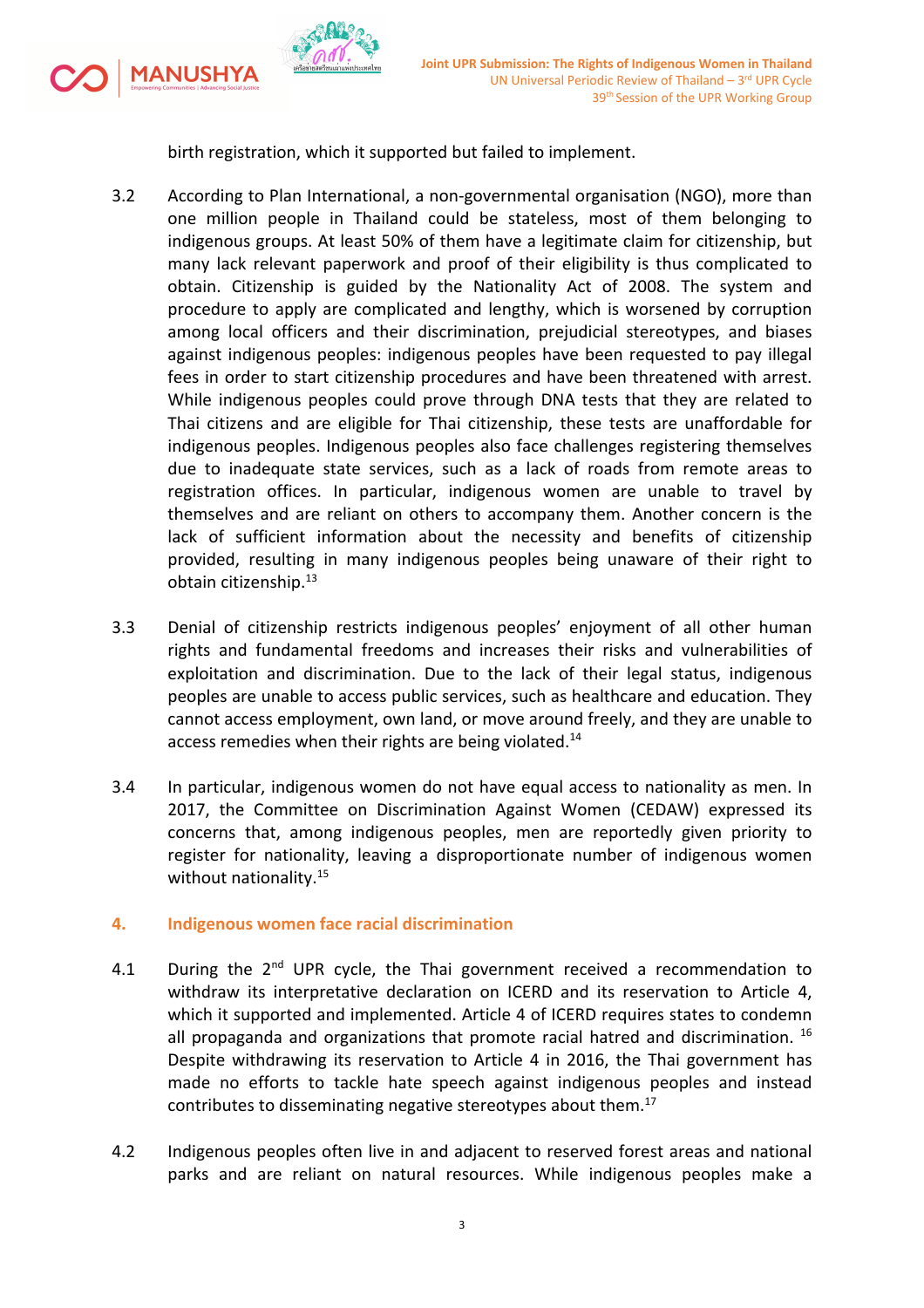livelihood in forest areas and greatly contribute to forest conservation, the Thai government and people often blame them for destroying forest areas.<sup>18</sup>

4.3 The widespread misconception that indigenous peoples are engaged in drug trade and pose <sup>a</sup> threat to national security also contributes to discrimination against them. 19 Discrimination taking place at the highest levels of the government ultimately impacts the process of formulation of laws, programs, and policies that affect indigenous peoples.<sup>20</sup>

MANUSHYA

- 4.4 While the Thai government did not receive any recommendation specifically addressing discrimination against indigenous women during the 2<sup>nd</sup> UPR cycle, it received five recommendations relating to discrimination, of which four were supported. The Thai government noted the recommendation to adopt <sup>a</sup> comprehensive anti-discrimination law. None of the recommendations have been implemented.
- 4.5 Under the Constitution of 2017, equality and non-discrimination are guaranteed.<sup>21</sup> However, to date, the Thai government has not enacted any legislation eliminating discrimination against all persons. The Thai government has only enacted the Gender Equality Act of 2015, which only applies to women. The Act still poses many challenges and fails to provide genuine safeguards to ensure gender equality. For example, Section 17 paragraph 2 of the Act allows gender-based discrimination on the basis of religion, national security or safety.<sup>22</sup> In 2017, CEDAW expressed its concerns with the exceptions contained in Section 17 paragraph 2 of the Gender Equality Act of 2015.<sup>23</sup>
- 4.6 Even though the Thai government supported the recommendation to effectively implement the Gender Equality Act of 2015, gender-based discrimination against indigenous women remains common, which is often due to gender-blind policies or programs. 24
- 4.7 Accordingly, indigenous women suffer from multiple layers and forms of discrimination on the grounds of indigeneity and gender, within their communities and mainstream Thai society.<sup>25</sup> Within their communities, men are primarily considered as the head of the households in indigenous communities with patriarchal beliefs. Men also hold access and control to private and collective property and resources. 26
- 4.8 By belonging to more than one category, indigenous women living with HIV face repeated discrimination in all facets of their life,<sup>27</sup> whether it is diagnosing and living with HIV, even in accessing healthcare,<sup>28</sup> or in their daily social circumstances<sup>29</sup> and their economic condition.<sup>30</sup>
- **5. Indigenous women are continually excluded from participation in the public sphere**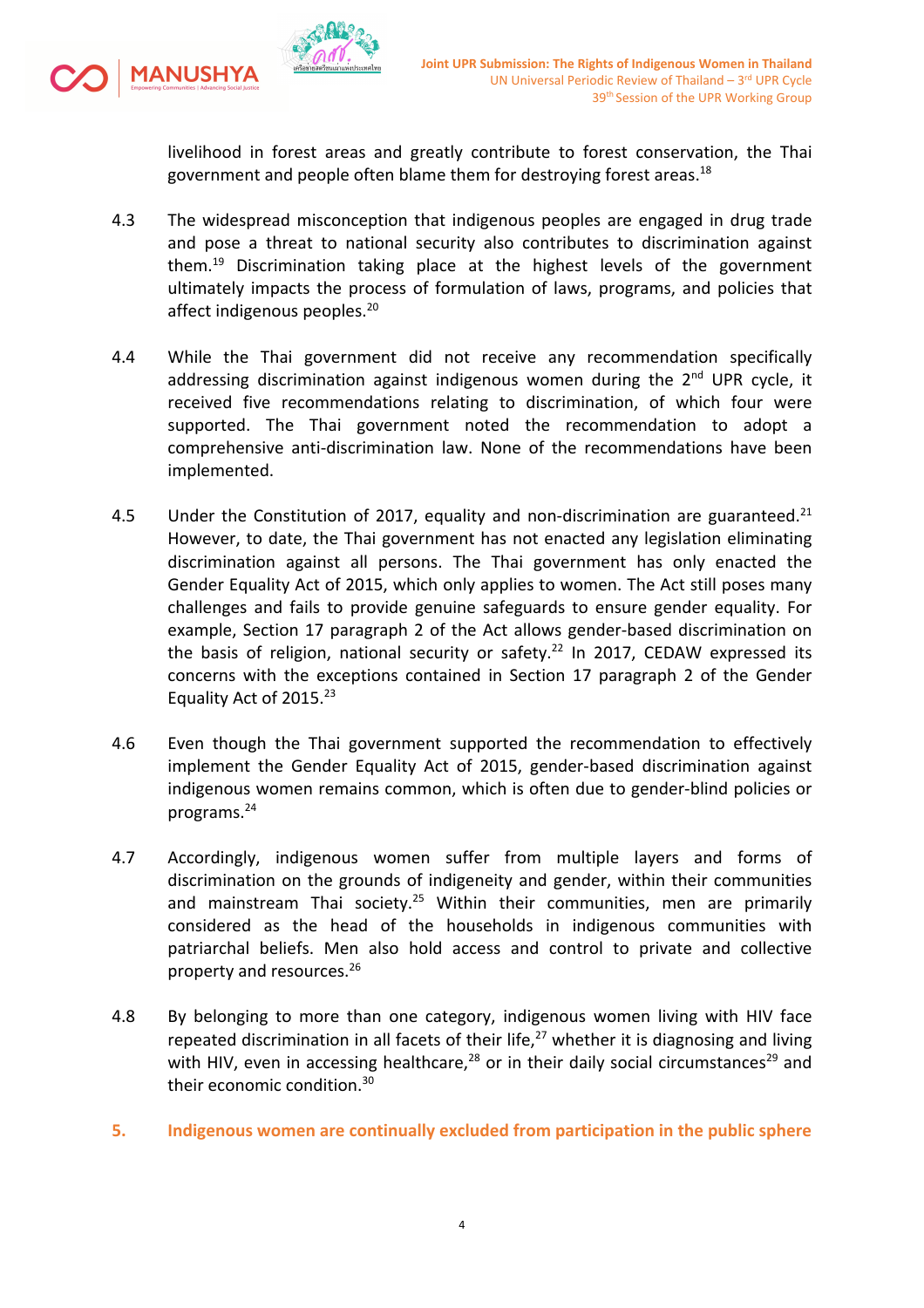

- 5.1  $\blacksquare$  During the 2<sup>nd</sup> UPR cycle, the Thai government did not receive any recommendation specifically addressing the exclusion of indigenous women from participation in the public sphere. However, the Thai government received four recommendations regarding the participation of women in the public sphere, which it supported but failed to implement.
- 5.2 There is <sup>a</sup> lack of participation and representation of indigenous women in matters affecting them.<sup>31</sup> The roles women are expected to play provide them with little, if any, space for autonomy, decision-making or participation in the public sphere,<sup>32</sup> resulting in severe inequalities for indigenous women in access to health and education.<sup>33</sup>
- 5.3 In particular, indigenous women have been continually excluded from participation in national development plans, including climate change adaptation and mitigation strategies, despite their unique experiences and invaluable contributions.<sup>34</sup> In recent years, the Thai government has also imposed policies that have negative impacts on the well-being of indigenous communities, including the zoning of national parks and world heritage sites over indigenous territories, overlooking indigenous women and failing to acknowledge their indigeneity and the intersectional discrimination that they experience.<sup>35</sup>
- 5.4 In 2017, CEDAW also expressed its concerns about the lack of representation of indigenous women in decision-making positions. 36
- **6. Indigenous women are vulnerable to human trafficking and domestic violence**
- 6.1  $\blacksquare$  During the 2<sup>nd</sup> UPR cycle, the Thai government did not receive any recommendation specifically addressing the issue of violence against indigenous women. However, the Thai government received fourteen recommendations calling upon it to combat human trafficking, which it supported but only partially implemented.
- 6.2 Despite the ratification of the Protocol to Prevent, Suppress and Punish Trafficking in Persons in 2013<sup>37</sup> and increased efforts undertaken by the Thai government to combat human trafficking,<sup>38</sup> including identifying more victims,<sup>39</sup> human trafficking remains <sup>a</sup> persistent issue afflicting indigenous women. Even though the Thai government enhanced its awareness-raising efforts, they have not reached indigenous peoples in remote areas who remain unaware of trafficking and how to prevent it from happening.<sup>40</sup> Overall, there is an overwhelming perception that government communication around trafficking and the associated policies to combat it were not adequately shared at the community level.<sup>41</sup>
- 6.3 Indigenous women are disproportionately victims of human trafficking. Being denied citizenship, facing land evictions, having limited access to education, and lacking access to justice and effective remedies, indigenous women often fall victim to trafficking.<sup>42</sup> UNESCO has confirmed that lacking citizenship is one of the main risk factors for falling victim to trafficking.<sup>43</sup>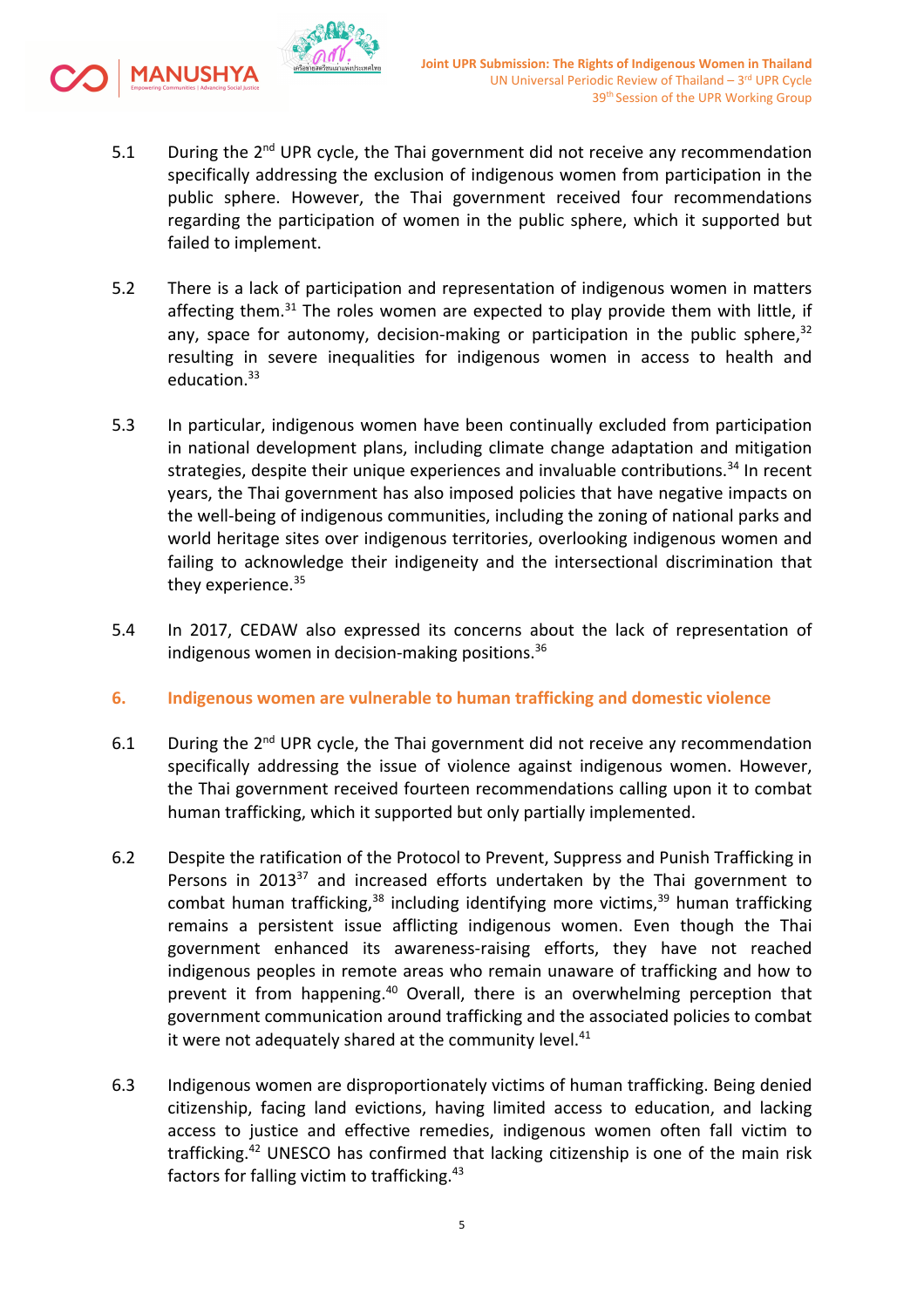

6.4 Indigenous women are regularly trafficked to work in spa and massage parlours abroad. Indigenous women who migrate informally across Thailand'<sup>s</sup> borders and enter into sex work are subject to discrimination on the basis of their ethnic status and denied basic rights, including access to healthcare and education.<sup>44</sup> The lack of citizenship of indigenous women exacerbates their vulnerability and their gender makes them prone to sexual violence.<sup>45</sup> Due to their lack of legal status, indigenous women are less likely to report trafficking cases.<sup>46</sup>

MANUSHYA

- 6.5 Survivors of sex trafficking often face stigma upon return from being trafficked, <sup>a</sup> factor which further impedes indigenous women'<sup>s</sup> empowerment in their communities. Those who reintegrate often have "reduced" chances of finding work and the victimization affects the entire family. <sup>47</sup>
- 6.6 During the 2<sup>nd</sup> UPR cycle, the Thai government received five recommendations calling upon it to combat violence against women, which it supported but failed to implement.
- 6.7 High rates of domestic violence and violence against women exist in some indigenous communities. <sup>48</sup> With limited access to education, lack of citizenship and dwindling natural resources, indigenous women in Thailand are forced out of their traditional roles of homemakers and domestic carers into low-skilled, low-salaried, and insecure jobs. As indigenous women become more economically dependent on their male counterparts, indigenous women are made further vulnerable to violence. 49 In particular, during the COVID-19 lockdown, it is believed that the situation worsened, with an increase in domestic violence, <sup>a</sup> decrease in reporting of abuse, and poor access of services for domestic violence survivors with difficulty in visiting hospitals for physical and psychological treatment as well as the collection of evidence with respect to the abuse. <sup>50</sup>

# **7. Indigenous women face challenges in accessing healthcare services**

- 7.1  $\blacksquare$  During the 2<sup>nd</sup> UPR cycle, the Thai government did not receive any recommendation specifically addressing the challenges of indigenous women in accessing healthcare services. However, the Thai government received ten recommendations relating to access to healthcare services, which it supported but failed to implement.
- 7.2 Generally, indigenous peoples in Thailand face geographic and socio-economic challenges in accessing healthcare services. Issues regarding their access to healthcare services include: (1) health insurance eligibility linked to citizenship that results in incomplete coverage or absence of coverage; and (2) they are living in remote areas, where the government has poorly invested in healthcare services and they experience difficulties in going to health facilities. <sup>51</sup>
- 7.3 A recent ethnographic study among indigenous women in northern rural Thailand has shown that persistent inequities in health and access to healthcare services for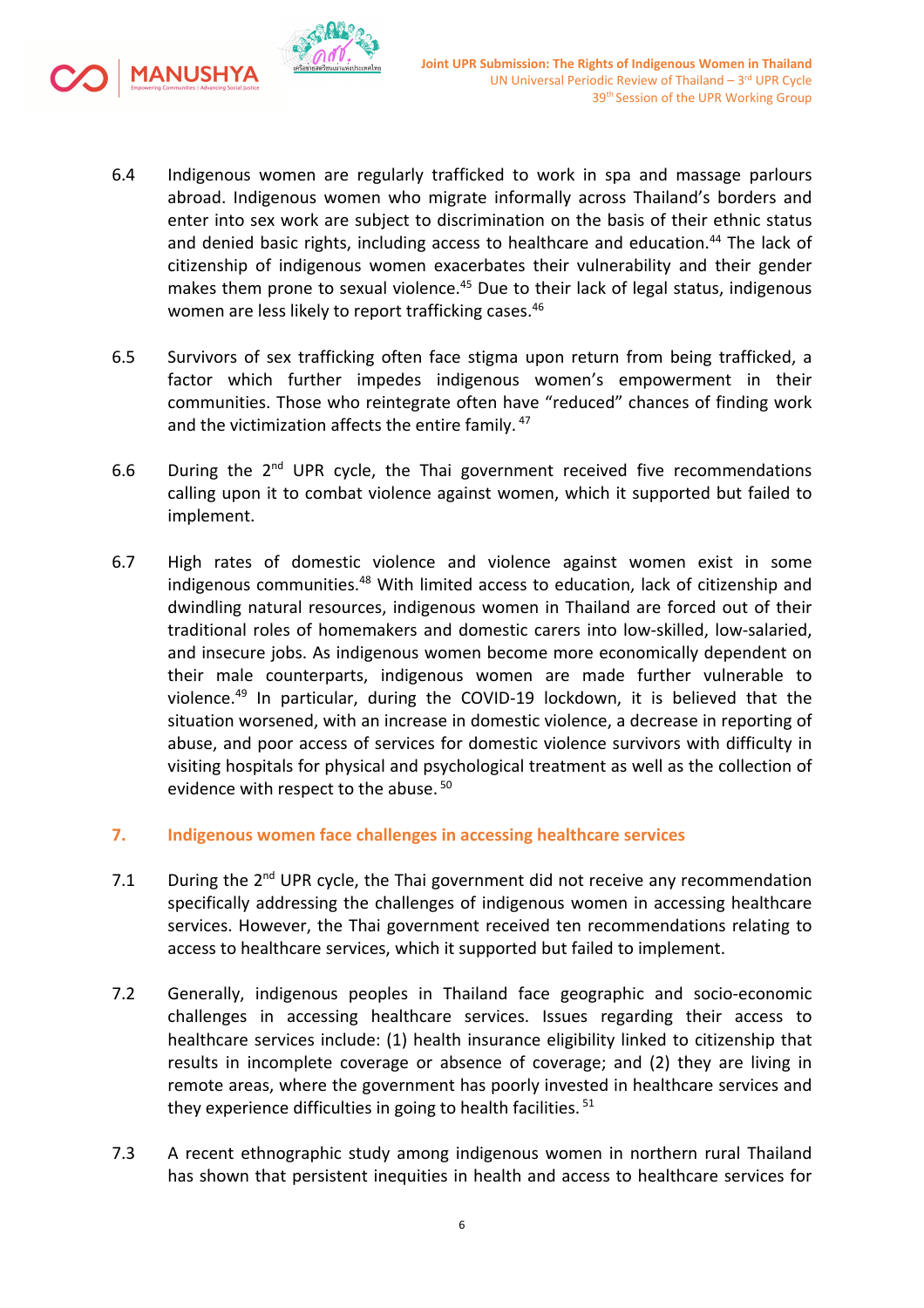

indigenous women in Thailand remain <sup>a</sup> significant challenge. 52 Inequities in healthcare lead to greater negative health consequences for indigenous women in Thailand. For example, many of the women affected by preventable diseases, such as cervical cancer and HIV/AIDS, are indigenous.<sup>53</sup>

- 7.4 At the same time, when indigenous women are able to access healthcare services, indigenous women suffer from <sup>a</sup> lack of information and understanding on the healthcare services available, which could also be due to language barriers.<sup>54</sup> Language barriers also result in difficulties in explaining their health problems and understanding the instructions or information at health facilities. In most hospitals, nobody can speak indigenous languages and information is provided in Thai. Their health situation is worsened because of misunderstandings in explaining their problems and the medical personnel not being able to provide the proper treatment. 55
- 7.5 Moreover, indigenous women are often subjected to ethnicity-based discriminatory practices and negative attitudes of healthcare providers. There is <sup>a</sup> tendency towards treating indigenous patients as burdensome, ignorant and/or uneducated,<sup>56</sup> resulting in medical personnel not giving adequate time and attention to their health problems, or downplaying or misconstruing their health problems.<sup>57</sup>
- 7.6 Indigenous women face greater and multiple layers of discrimination based on gender inequalities (within and outside their community) as well as the indigenous identity, which is attributed as 'double burden'.<sup>58</sup> Such layers further multiply when accompanied by discrimination based on social or economic status.
- 7.7 Indigenous women face specific difficulties different from men, particularly in relation to their traditional roles and responsibilities and needs for sexual and reproductive healthcare services.<sup>59</sup> Hospitals do not offer specialized services needed for indigenous women, and lack specialised services and staff. In hospitals, <sup>a</sup> lack of recognition is given to traditional midwives of indigenous peoples: midwives are not allowed to enter the delivery rooms at hospitals even though they could provide important support to indigenous women, who have to deliver in <sup>a</sup> place where they lack trust and confidence. <sup>60</sup>
- 7.8 For indigenous women living with HIV, the challenge is greater as they often do not have options or <sup>a</sup> support system particularly one providing psychological support for those who decide to continue or terminate a pregnancy. <sup>61</sup> This is made more difficult by <sup>a</sup> system that does not recognise or provide them with appropriate information on HIV as well as sexual and reproductive health, so that these women can take decisions on their own reproductive health care needs. <sup>62</sup> Either the information provided is too general and not tailored to their social and economic situation or they are not provided with any information at all. Policies such as the criminalisation of abortion and the practice of unsafe abortion as the only resort lead to the decision not to have an abortion instead risking transmission from the HIV+ mother to her child.<sup>63</sup>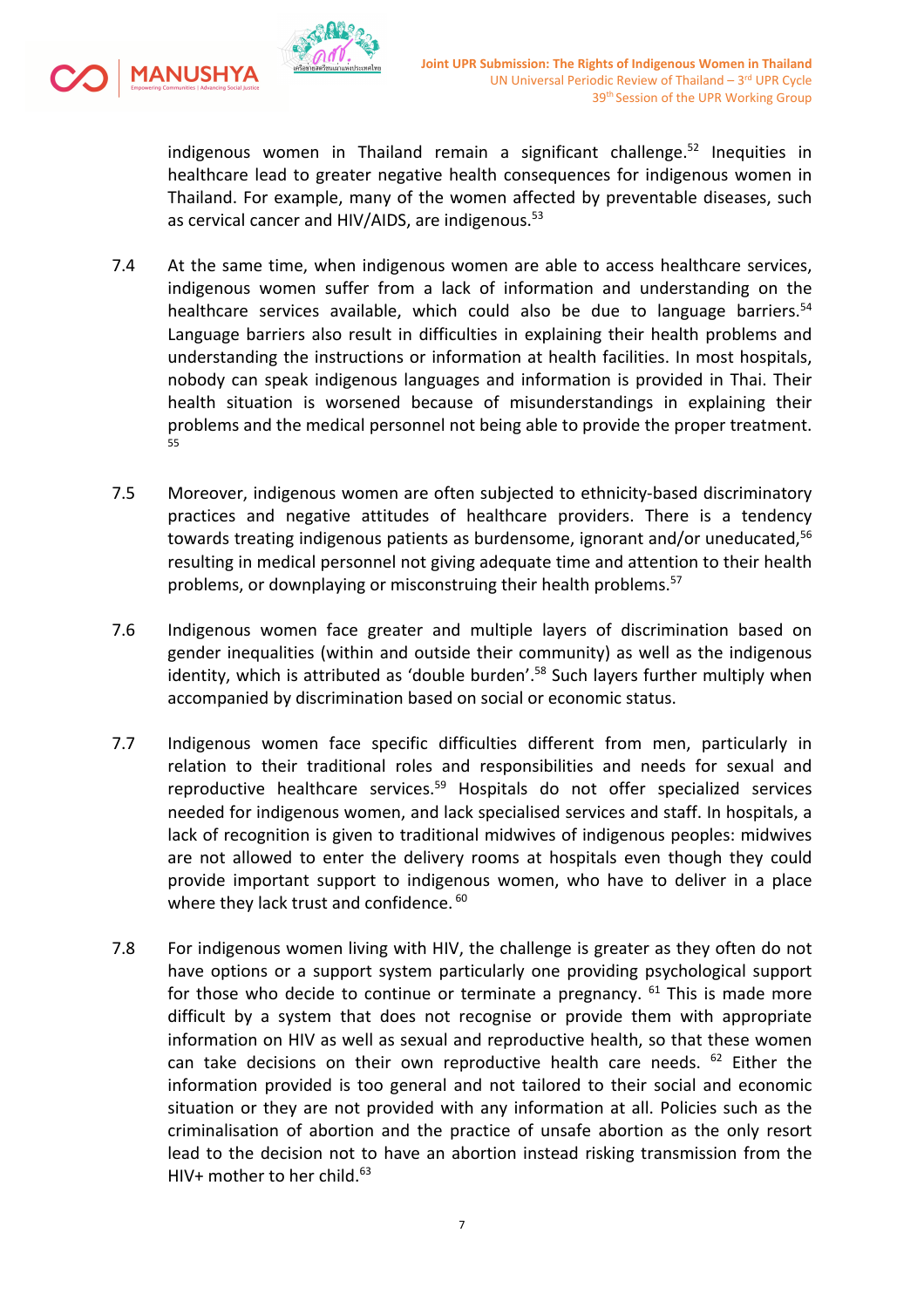

- 7.9 During the COVID-19 pandemic, due to travel restrictions and viewing it as nonessential, indigenous women were deprived of access to sexual and reproductive healthcare services such as contraception and safe abortion. 64 Even though some organisations provide assistance to women during the pandemic, through their support of sexual and reproductive health, these organisations disclose that they are hindered by not having any access to marginalized populations requiring their services the most, such as indigenous women and migrant women in border areas. <sup>65</sup> These challenges do not seem like they will be resolved anytime soon, with responses to the COVID-19 pandemic in Thailand failing to be gender-responsive, harming indigenous women. <sup>66</sup>
- **8. Indigenous women face challenges in accessing education**
- 8.1 During the 2<sup>nd</sup> UPR cycle, the Thai government did not receive any recommendation specifically addressing the challenges of indigenous women in accessing education. However, the Thai government received six recommendations relating to access to education, which it supported but failed to implement.
- 8.2 Lacking legal status, indigenous women are subject to multiple challenges and discrimination, which prevent them from enjoying their right to education. According to the UNESCO Highland Peoples Survey, indigenous peoples who lack citizenship are 80% less likely to enter primary school and 75% less likely to progress to secondary school, compared to those holding Thai citizenship. <sup>67</sup> When indigenous women are able to access education, education is usually of poor quality,<sup>68</sup> and they are charged higher tuition fees than Thai citizens.<sup>69</sup>
- 8.3 Because of cultural values and gender roles, indigenous women face greater difficulties than men in accessing education. The community surveys conducted by IWNT and Manushya Foundation demonstrates that the average level of education is better for men than women and that men have attained higher education than women. 70

## **9. Indigenous women'<sup>s</sup> land and resource rights are violated, and they face evictions from ancestral lands**

- 9.1  $\;\;\;\;$  During the 2<sup>nd</sup> UPR cycle, the Thai government did not receive any recommendation specifically addressing the violation of land and resource rights of indigenous women and their evictions from ancestral lands. However, the Thai government received one recommendation relating to the protection of the rights of local communities in the context of environmental legislation.
- 9.2 Indigenous peoples maintain <sup>a</sup> spiritual relationship with their ancestral lands and natural surroundings that is linked with their identity and culture. Physical and overall well-being of indigenous peoples depends on their ownership, control and access to their lands and resources notably because they significantly rely on natural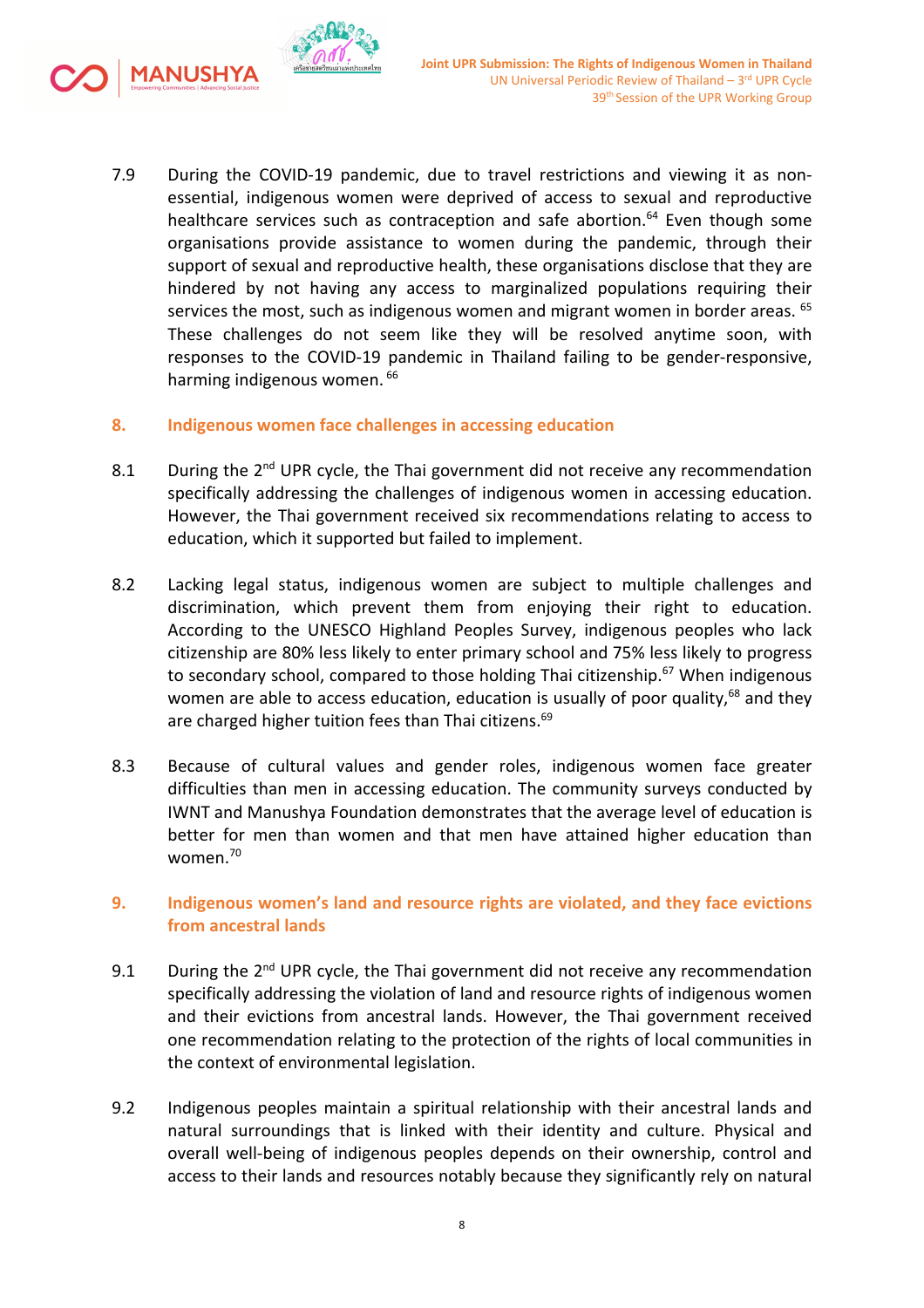

and biological resources, which are crucial for their survival. In that, indigenous women have <sup>a</sup> particular role because they are the main food producers, natural resources management experts, ethnobotanists, and transmitters of indigenous culture and knowledge.<sup>71</sup>

- 9.3 Indigenous peoples in Thailand have been facing significant challenges to their lands and resources because of problematic forest conservation policies and programs. The challenges exacerbated in 2014 when the Thai military government adopted and enforced orders for "forest reclamation." State-led development efforts, as well as business operations, which are often connected, have also affected land and resource rights of indigenous peoples.<sup>72</sup>
- 9.4 Because of the lack of recognition of collective and individual land and resource rights of indigenous peoples, indigenous peoples are often subjected to forced evictions, usually with the use of violence, threat and intimidation, which have <sup>a</sup> critical impact on indigenous peoples' mental and physical health and security.<sup>73</sup>
- 9.5 The Urak Lawoi in Sapum village in Phuket province have been threatened with forced evictions by the Thai government in order to build <sup>a</sup> marine port, despite their settlement in the area more than 60 years ago. <sup>74</sup> Because of their dependence on fishing for food and income, their evictions will result in the loss of their livelihoods and traditional practices and culture. <sup>75</sup>
- 9.6 Other examples involving business operations include the case of land grabbing by business actors in Sireh Island in Phuket province from the Urak Lawoi, who are believed to have settled in the area for as long as two centuries but lack official land titles. <sup>76</sup> The Supreme Court ruled in favor of the Urak Lawoi, and the villagers have requested the Land Department to withdraw the investors' land titles. However, the case is marked by serious issues. Manifestations of community manipulation and judicial interference in favor of business actors in the case indicate signs of corporate capture over struggles for land and resource rights.<sup>77</sup>
- 9.7 Business actors have also encroached on the traditional cemetery of the Moken in Phang Nga province as <sup>a</sup> result of increasing tourism business operations. Even though authorities have been informed about the conflict, no conclusion has been reached. <sup>78</sup>
- 9.8 The practice of forced evictions continues to date, with the arrest and detention of 22 Bang Loi Karen, including women, who refused to leave their ancestral lands, in March 2021.<sup>79</sup>
- 9.9 Given their gender and specific roles in use and management of land and resources in the communities, indigenous women face greater impacts than men. Particularly in cases of relocation, indigenous women are usually denied financial compensation provided per household. They frequently face higher levels of violence, including gendered and systematic abuse, in the course of land dispossession and forced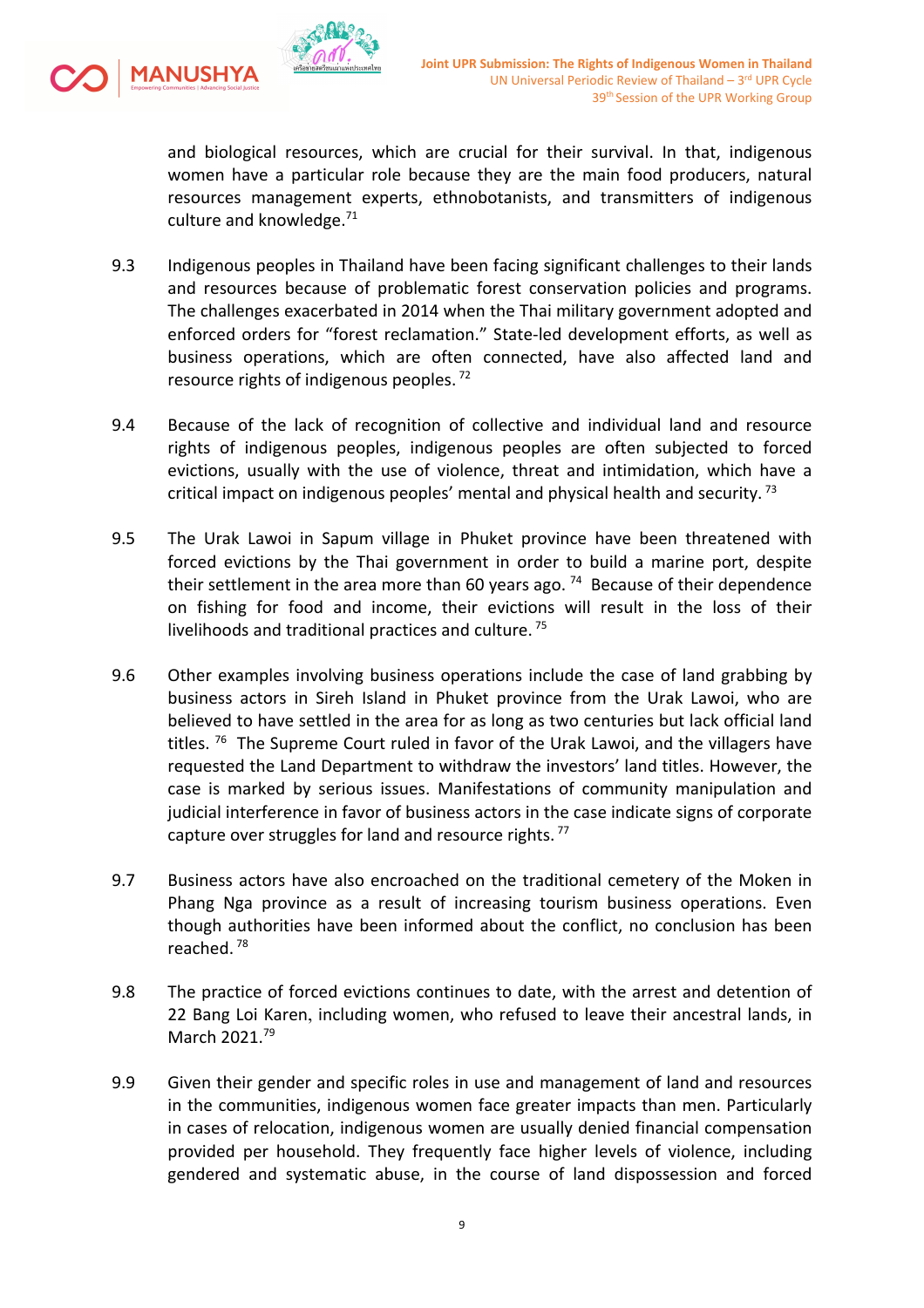

evictions. <sup>80</sup>

9.10 The case of land grabbing in Sireh Island in Phuket province is of particular significance, as it demonstrates the lack of equal and effective participation of indigenous women even within their communities. The women were excluded from the preparation and proceedings of the lawsuit and their concerns were not taken into consideration.  $^{81}$ 

### **10. Indigenous women are negatively impacted by tourism**

- 10.1 During the 2<sup>nd</sup> UPR cycle, the Thai government did not receive any recommendation specifically addressing the negative impact of tourism on indigenous women. However, the Thai government received two recommendations relating to the protection of women'<sup>s</sup> rights and five recommendations calling upon it to combat violence against women, which it supported but failed to implement.
- 10.2 Detrimental impacts of tourism on indigenous peoples include worsening living conditions, lack of access to benefits, and deprivation and degradation of natural resources and livelihoods. <sup>82</sup> For example, in Thong Luang, forests, water sources, and other resources have been affected by pollution from tourism businesses. <sup>83</sup> Because of increasing tourism business operations in the area, the Urak Lawoi have faced restrictions in observing their traditional and spiritual celebrations.<sup>84</sup>
- 10.3 Besides such direct impacts, indigenous peoples are subject to exploitative tourism practices. The majority of those interviewed by IWNT and Manushya Foundation who work in the sector reportedly earn less than THB 3,000 (USD 94) <sup>a</sup> month, which is three times less than the Thai minimum wage. 85
- 10.4 Indigenous women are more negatively impacted than men, as they suffer from increased domestic violence and abuse due to high rates of alcoholism among men in the communities. 86

## **11. Indigenous women are unable to access justice and effective remedies and thereby secure protection of their rights**

- 11.1 During the 2<sup>nd</sup> UPR cycle, the Thai government did not receive any recommendation specifically addressing the challenges of indigenous women in accessing justice and effective remedies. However, the Thai government received two recommendations relating to the protection of women'<sup>s</sup> rights, which it supported but failed to implement.
- 11.2 Indigenous women remain unable to access justice and effective remedies. Within indigenous groups, discussing personal matters, such as sexual life and domestic violence, is still considered taboo. When indigenous women face domestic violence, they often do not seek redress through the justice system,<sup>87</sup> as they face social stigma while registering their complaints. Moreover, the justice system lacks gender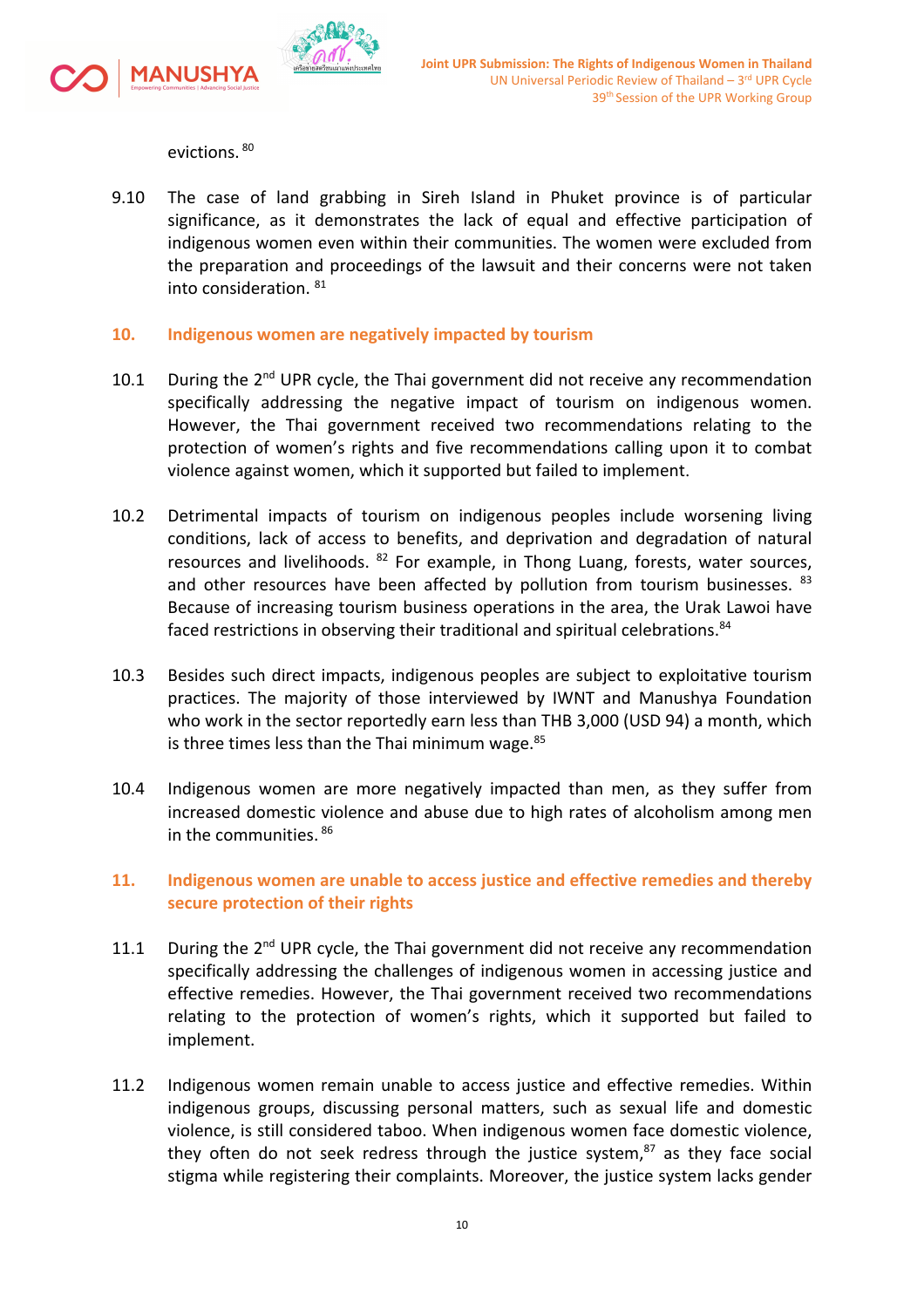

sensitivity, and law enforcement officials often have negative and discriminatory attitudes and stereotypes towards indigenous women, leading to <sup>a</sup> failure to register and investigate complaints.<sup>88</sup>

11.3 In 2017, CEDAW expressed its concerns about the persistence of multiple barriers impeding indigenous women from obtaining access to justice and effective remedies for violations of their rights. Such barriers include: (1) social and cultural stigma, which deter women and girls from registering their complaints, in particular with regard to sexual and gender-based violence; (2) limited legal literacy and access to information on remedies that are available; (3) lack of gender sensitivity in the justice system, including negative attitudes of law enforcement officials towards women denouncing violations of their rights, leading to frequent failures to register and investigate complaints; and (4) widespread and pervasive corruption, which continues to impede women'<sup>s</sup> access to justice. 89

## **12. Recommendations**

IWNT and Manushya Foundation make the following specific recommendations to the Thai government and calls on to guarantee that indigenous women'<sup>s</sup> rights are protected and upheld.

## 12.1 **Regarding the failure to ratify ILO No. 169 and legal gaps in domestic legislation resulting in limited protection of indigenous women'<sup>s</sup> rights**

- a. In line with the Recommendation of the UN Special Rapporteur on the Rights of Indigenous Peoples, ratify the ILO Indigenous and Tribal Peoples Convention, 1989 (No. 169).
- b. In line with the 2017 Concluding Observations of the Human Rights Committee, UNDRIP and ICERD, revise the 2017 Constitution to explicitly recognize indigenous peoples and be in line with international standards for the rights of indigenous peoples.
- c. In line with Article 7 of CEDAW, conduct separate public hearings for indigenous women in different regions of Thailand on the draft Act on the Protection and Promotion of the Way of Life of Ethnic Groups.

## 12.2 **Regarding the challenges indigenous women face in accessing citizenship**

- a. In line with Articles 9 of CEDAW and Article 6 of UNDRIP, ensure indigenous women have equal access to nationality as men, taking into account the limitations which currently restrict them from doing so.
- b. In line with Article 5 of CERD, Articles 3, 10, 11, 12, 13 and 14 of CEDAW and Articles 2 and 21 of UNDRIP, ensure indigenous women enjoy their rights to freedom of movement and access to education, employment, healthcare and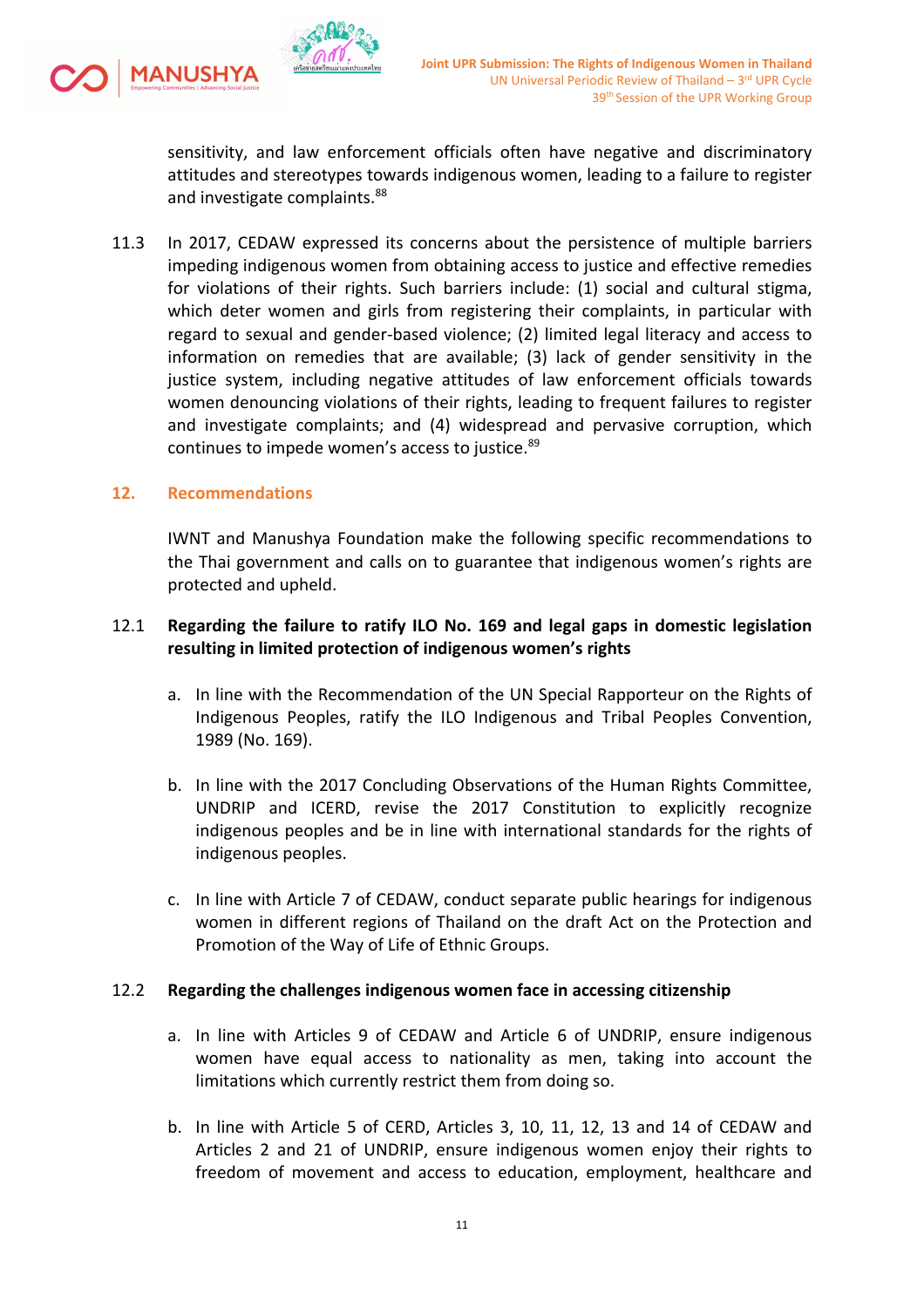

social protection without undue restriction.

### 12.3 **Regarding the discrimination against indigenous women**

- a. In line with Articles 2 and 4 of ICERD and Articles 2 and 5 of CEDAW, adopt <sup>a</sup> comprehensive anti-discrimination law addressing discrimination against indigenous peoples, particularly indigenous women.
- b. In line with Section 9 of the 2017 Concluding Observations of CEDAW Committee to Thailand, remove the exceptions contained in Section 17 paragraph 2 of the Gender Equality Act of 2015 with regard to the prohibition of discrimination on the basis of gender.

## 12.4 **Regarding the exclusion of indigenous women from participation in the public sphere**

In line with Article 7 of CEDAW and Article 4 of UNDRIP, in conjunction with Section 29 of the 2017 Concluding Observations of CEDAW Committee to Thailand:

- a. Guarantee equal representation and participation of indigenous women in the decision-making process for matters concerning indigenous peoples.
- b. Support proportional inclusion of indigenous women in all levels of State mechanisms, including through special temporary measures and affirmative actions.

## 12.5 **Regarding the vulnerability of indigenous women to human trafficking and domestic violence**

In line with Article 6 of CEDAW, in conjunction with CEDAW General Recommendation No. 19, and Article 7 of UNDRIP, as well as Sections 25 and 27 of the 2017 Concluding Observation of CEDAW Committee to Thailand:

- a. Carry out targeted measures to resolve specific violence and discrimination that indigenous women face at disproportionately high levels.
- b. Recognize that human trafficking is <sup>a</sup> systemic problem resulting from other human rights violations inflicted on indigenous women. Legal and policy reforms, as well as enforcement of laws and policies on indigenous women'<sup>s</sup> rights, should be implemented.
- c. Focus on prevention strategies to combat human trafficking by addressing the discrimination of indigenous women, while adopting and enforcing <sup>a</sup> zerotolerance policy on officials who facilitate the exploitation of indigenous women,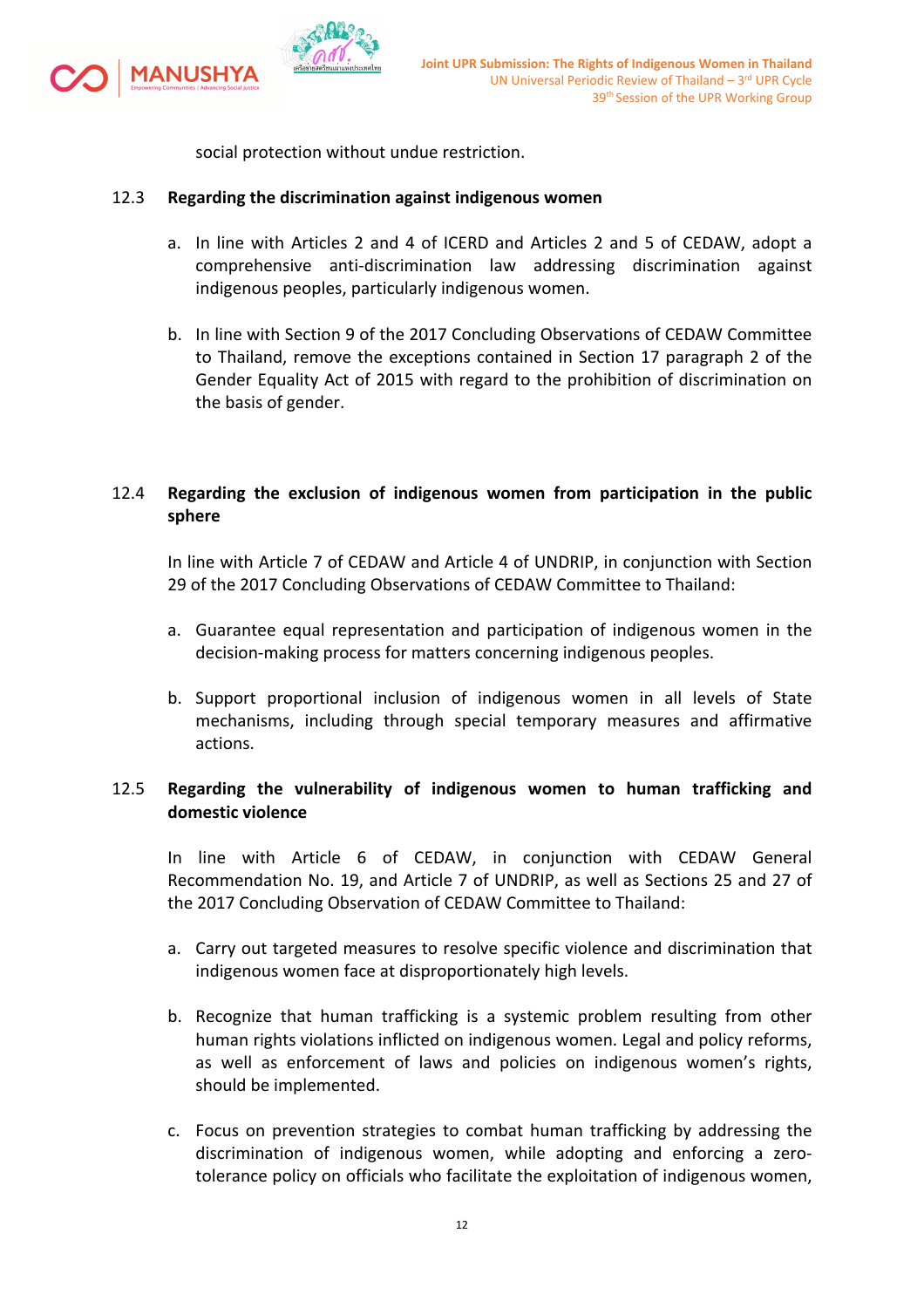

both within the country and across its borders.

### 12.6 **Regarding the challenges indigenous women face in accessing healthcare services**

In line with Article 12 of ICESCR and Article 24 of the UNDRIP, in conjunction with Section 39 of the 2017 Concluding Observations of CEDAW Committee to Thailand:

- a. Provide adequate resources to healthcare facilities in areas where indigenous peoples live so that they are equipped with necessary personnel and services, specifically in relation to indigenous women'<sup>s</sup> health issues.
- b. Improve public health schemes for indigenous peoples, particularly for indigenous women, such as free, regular, and maternal healthcare, in order to end disparities in health standards with non-indigenous peoples.
- c. Provide specific support for interpreters, who should be able to provide support for specific sexual and reproductive health issues of indigenous women.

### 12.7 **Regarding the challenges indigenous women face in accessing education**

a. In line with Article 10 of CEDAW, improve access to education for indigenous peoples, particularly for indigenous women, including through providing specific scholarships for them.

## 12.8 **Regarding the violation of indigenous women'<sup>s</sup> land and resource rights and their evictions from ancestral lands**

In line with Articles 3 and 26 of UNDRIP:

- a. Ensure that prior consultations inclusive of indigenous women are held with <sup>a</sup> view of obtaining indigenous peoples' free, prior, and informed consent regarding their land and resource rights.
- b. Reform the National Parks Act of 2019 to respect indigenous peoples' rights to their ancestral lands.

#### 12.9 **Regarding the negative impact of tourism on indigenous women**

a. In line with Principles 1 and 2 of the UN Guiding Principles on Business and Human Rights, design and implement development programmes concerning indigenous peoples and their lands and resources, such as those related to tourism, only after meaningful consultation. Ensure that indigenous peoples can effectively participate in decision making processes and that they lead in implementing such programmes;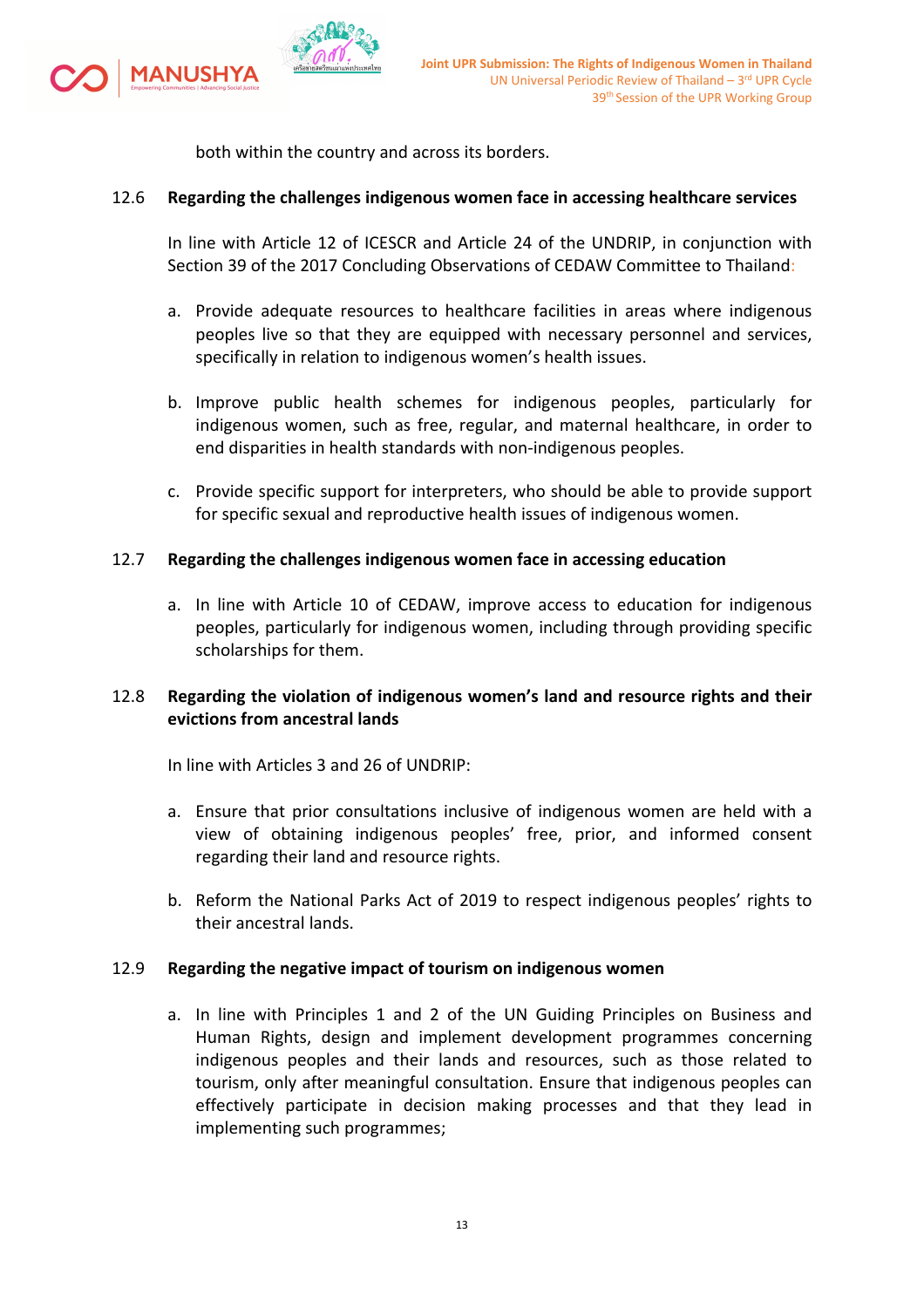

## 12.10 **Regarding the inability of indigenous women to access justice and effective remedies and thereby secure protection of their rights**

a. In line with Article 6 of UNDRIP, in conjunction with Section 11 of the Concluding Observations of CEDAW Committee to Thailand, carry out awareness-raising campaigns in indigenous communities on justice and effective remedies available to them.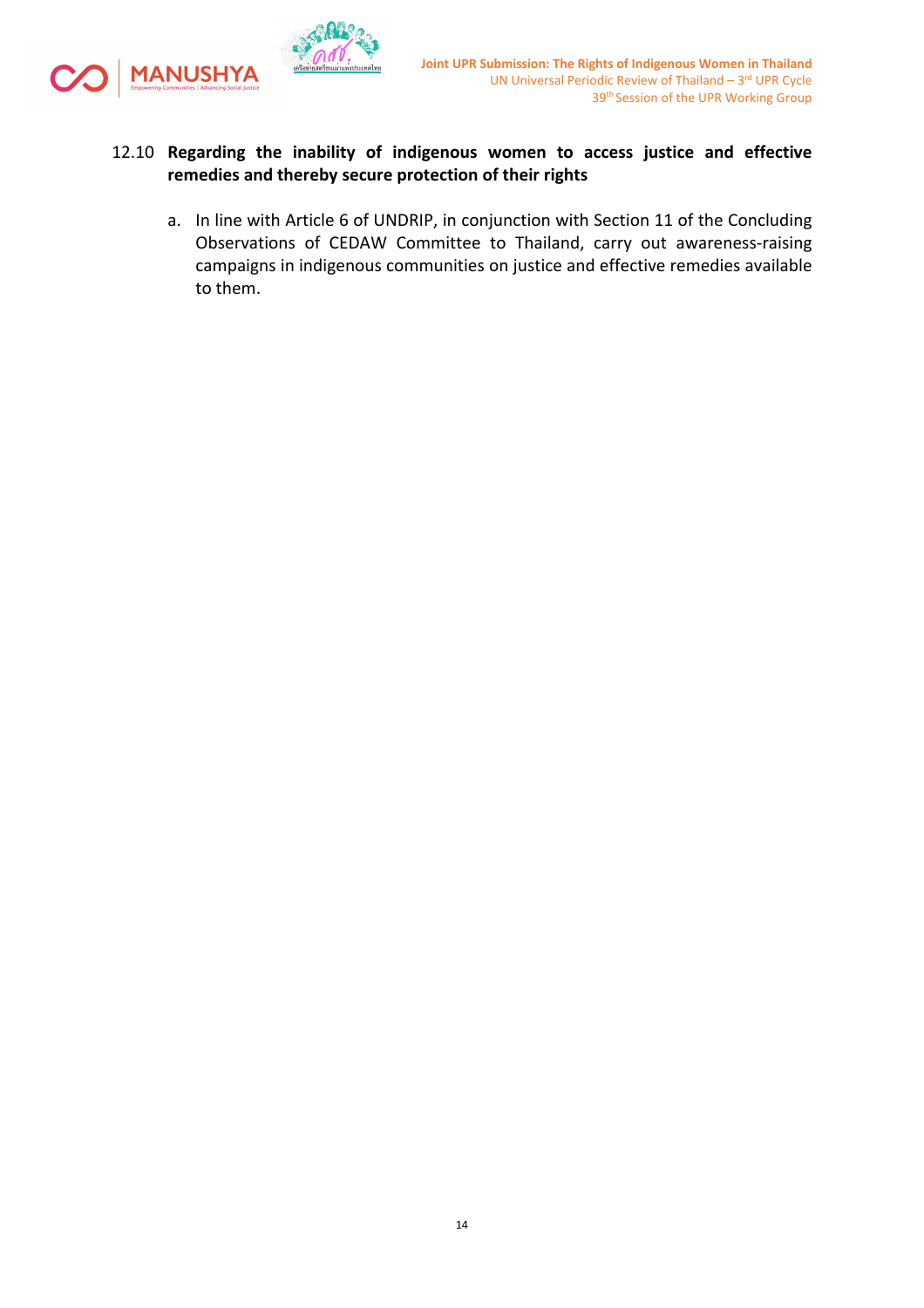

#### **Endnotes**

| <sup>1</sup> International Institute for Asian Studies, Indigenous Peoples' shifting engagements with the Thai state,   |
|-------------------------------------------------------------------------------------------------------------------------|
| (September 2017), available at: https://www.iias.asia/the-newsletter/article/indigenous-peoples-shifting-               |
| engagements-thai-state; MF Report p. 15                                                                                 |
| <sup>2</sup> Manushya Foundation and the Indigenous Women's Network of Thailand, Raising our voices to save our         |
| future, (September 2019), p. 21, available at: https://a9e7bfc1-cab8-4cb9-9c9e-                                         |
| dc0cee58a9bd.filesusr.com/ugd/a0db76_f73f480caaa44677852d8fe7116a613d.pdf                                               |
| <sup>3</sup> Constitution of the Kingdom of Thailand (2017), Section 70, available at:                                  |
| https://constitutionnet.org/sites/default/files/2017-05/CONSTITUTION+OF+THE+KINGDOM+OF+THAILAND+(B                      |
| $.E.+2560+(2017)).pdf$                                                                                                  |
| <sup>4</sup> Constitution of the Kingdom of Thailand 1997, Section 46, available at:                                    |
| http://www.asianlii.org/th/legis/const/1997/1.html; Constitution of the Kingdom of Thailand 2007, Article 66,           |
| available at: http://www.nhrc.or.th/getattachment/a763edba-e97a-4dbf-98cc-a95160221069/.aspx                            |
| <sup>5</sup> Manushya Foundation and the Indigenous Women's Network of Thailand, Raising our voices to save our         |
| future, (September 2019), p. 21, available at: https://a9e7bfc1-cab8-4cb9-9c9e-                                         |
| dc0cee58a9bd.filesusr.com/ugd/a0db76_f73f480caaa44677852d8fe7116a613d.pdf                                               |
| $6$ Constitution of the Kingdom of Thailand (2017), Sections 41 and 58, available at:                                   |
| https://constitutionnet.org/sites/default/files/2017-05/CONSTITUTION+OF+THE+KINGDOM+OF+THAILAND+(B                      |
| $.E.+2560+(2017)).pdf$                                                                                                  |
| Manushya Foundation and the Indigenous Women's Network of Thailand, Raising our voices to save our                      |
| future, (September 2019), p. 21, available at: https://a9e7bfc1-cab8-4cb9-9c9e-                                         |
| dc0cee58a9bd.filesusr.com/ugd/a0db76_f73f480caaa44677852d8fe7116a613d.pdf                                               |
| <sup>8</sup> Royal Thai Government, Summary of the answers to the questions at the Senate Meeting on Monday, 20 July    |
| 2020 re: Preparation of legislation on the promotion and conservation of the way of life of ethnic groups (in           |
| Thai), (July 2020), available at: https://www.thaigov.go.th/news/contents/details/33978                                 |
| <sup>9</sup> Royal Thai Government, Summary of the answers to the questions at the Senate Meeting on Monday, 20 July    |
| 2020 re: Preparation of legislation on the promotion and conservation of the way of life of ethnic groups (in           |
| Thai), (July 2020), available at: https://www.thaigov.go.th/news/contents/details/33978                                 |
| <sup>10</sup> Princess Maha Chakri Sirindhorn Anthropology Centre (SAC), Public hearing on the draft Act on the         |
|                                                                                                                         |
| Protection and Promotion of the Way of Life of Ethnic Groups (in Thai), (15 March 2021), available at:                  |
| https://www.sac.or.th/main/th/news/detail/87                                                                            |
| <sup>11</sup> Royal Thai Government, Summary of the answers to the questions at the Senate Meeting on Monday, 20 July   |
| 2020 re: Preparation of legislation on the promotion and conservation of the way of life of ethnic groups (in           |
| Thai), (July 2020), available at: https://www.thaigov.go.th/news/contents/details/33978                                 |
| <sup>12</sup> This information has been obtained from Manushya Foundation's discussions with representatives of         |
| Indigenous Women's Network of Thailand (IWNT) in March 2020.                                                            |
| <sup>13</sup> Manushya Foundation, the Justice for Peace Foundation, the Thai CSOs Coalition for the Universal Periodic |
| Review (UPR), and the Thai Business and Human Rights (BHR) Network, Joint Civil Society Report: List of                 |
| Themes to be Considered by the Committee on the Elimination of Racial Discrimination (CERD) for the Review              |
| of the Combined Fourth to Eighth Periodic Reports of Thailand (CERD/C/THA/4-8) at the 102 <sup>nd</sup> session of the  |
| CERD Committee, (November 2020), pp. 14-15, available at: https://a9e7bfc1-cab8-4cb9-9c9e-                              |
| dc0cee58a9bd.filesusr.com/ugd/a0db76_891806028a194e8e811258bc2ea9220e.pdf; Please also refer to                         |
| Manushya Foundation and the Indigenous Women's Network of Thailand, Raising our voices to save our                      |
| future, (September 2019), pp. 25-26, 31-33, available at: https://a9e7bfc1-cab8-4cb9-9c9e-                              |
| dc0cee58a9bd.filesusr.com/ugd/a0db76_f73f480caaa44677852d8fe7116a613d.pdf                                               |
| <sup>14</sup> Manushya Foundation, the Justice for Peace Foundation, the Thai CSOs Coalition for the Universal Periodic |
| Review (UPR), and the Thai Business and Human Rights (BHR) Network, Joint Civil Society Report: List of                 |
| Themes to be Considered by the Committee on the Elimination of Racial Discrimination (CERD) for the Review              |
| of the Combined Fourth to Eighth Periodic Reports of Thailand (CERD/C/THA/4-8) at the 102 <sup>nd</sup> session of the  |
| CERD Committee, (November 2020), p. 15, available at: https://a9e7bfc1-cab8-4cb9-9c9e-                                  |
| dc0cee58a9bd.filesusr.com/ugd/a0db76_891806028a194e8e811258bc2ea9220e.pdf; Please also refer to                         |
| Manushya Foundation and the Indigenous Women's Network of Thailand, Raising our voices to save our                      |
| future, (September 2019), pp. 26, 33-34, available at: https://a9e7bfc1-cab8-4cb9-9c9e-                                 |
| dc0cee58a9bd.filesusr.com/ugd/a0db76_f73f480caaa44677852d8fe7116a613d.pdf                                               |
|                                                                                                                         |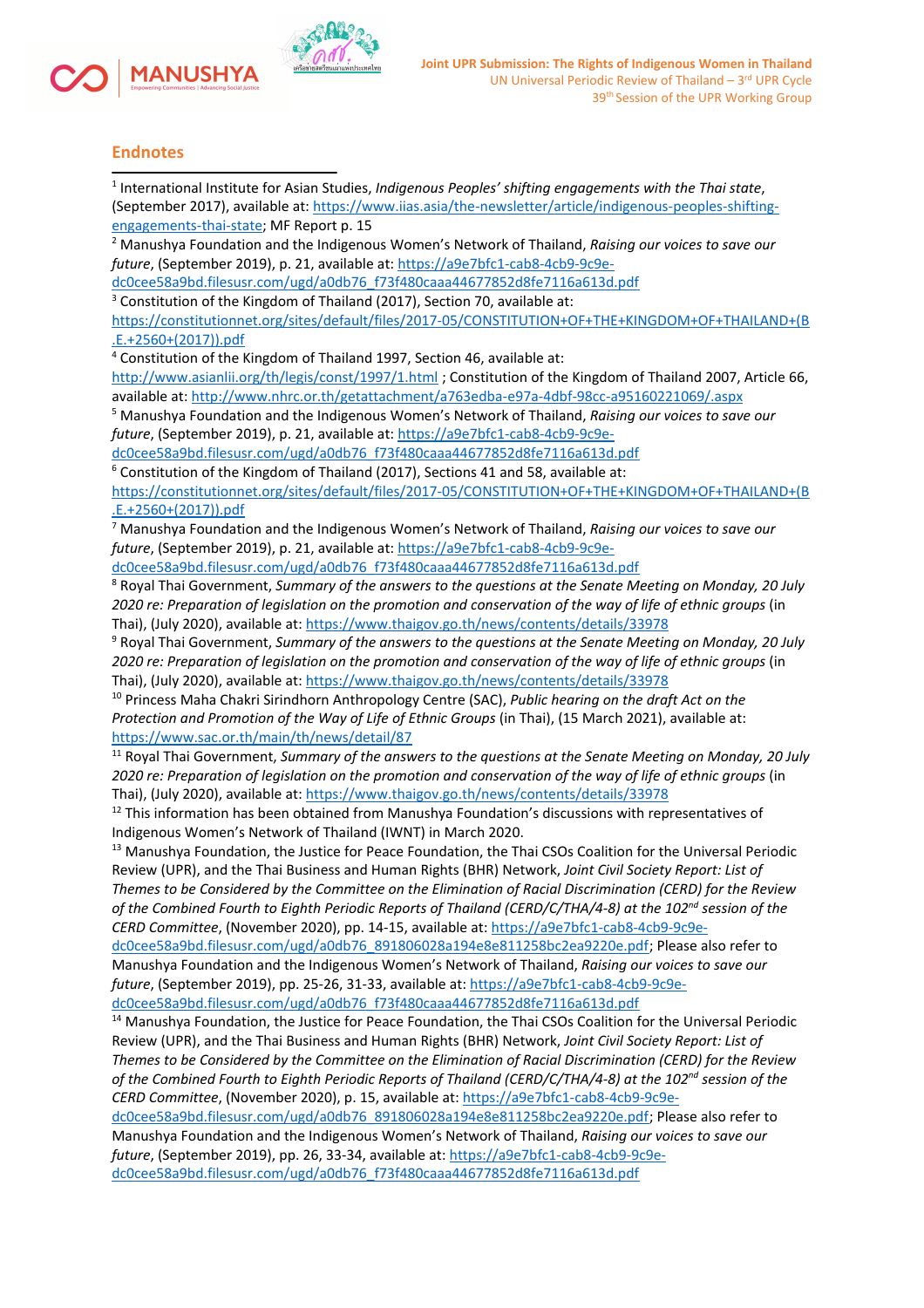

**IANUSHYA** 

<sup>15</sup> Manushya Foundation and the Indigenous Women'<sup>s</sup> Network of Thailand, *Raising our voices to save our future*, (September 2019), p. 28, available at: [https://a9e7bfc1-cab8-4cb9-9c9e-](https://a9e7bfc1-cab8-4cb9-9c9e-dc0cee58a9bd.filesusr.com/ugd/a0db76_f73f480caaa44677852d8fe7116a613d.pdf)

[dc0cee58a9bd.filesusr.com/ugd/a0db76\\_f73f480caaa44677852d8fe7116a613d.pdf](https://a9e7bfc1-cab8-4cb9-9c9e-dc0cee58a9bd.filesusr.com/ugd/a0db76_f73f480caaa44677852d8fe7116a613d.pdf); Committee on the Discrimination Against Women (CEDAW), *Concluding observations on the combined sixth and seventh periodic reports of Thailand, adopted by the Committee at its sixty-seventh session (3-21 July 2017)*, CEDAW/C/THA/CO/6-7 (July 2017), para. 32, available at:

[http://docstore.ohchr.org/SelfServices/FilesHandler.ashx?enc=6QkG1d%2fPPRiCAqhKb7yhsqWC9Lj7ub%2fHrJ](http://docstore.ohchr.org/SelfServices/FilesHandler.ashx?enc=6QkG1d%2fPPRiCAqhKb7yhsqWC9Lj7ub%2fHrJVf1GxZMHFkBXPNzoIE%2f88d66KvAtIejwv1fDz8FIRZ1nRqqSsxk66lNB9N9I3LxBWLI1wzUJ8WYkvIJ7491mOZKSgR4M6Av2Tag2R8wh5RP8HwuyHcnA%3d%3d) [Vf1GxZMHFkBXPNzoIE%2f88d66KvAtIejwv1fDz8FIRZ1nRqqSsxk66lNB9N9I3LxBWLI1wzUJ8WYkvIJ7491mOZKSg](http://docstore.ohchr.org/SelfServices/FilesHandler.ashx?enc=6QkG1d%2fPPRiCAqhKb7yhsqWC9Lj7ub%2fHrJVf1GxZMHFkBXPNzoIE%2f88d66KvAtIejwv1fDz8FIRZ1nRqqSsxk66lNB9N9I3LxBWLI1wzUJ8WYkvIJ7491mOZKSgR4M6Av2Tag2R8wh5RP8HwuyHcnA%3d%3d) [R4M6Av2Tag2R8wh5RP8HwuyHcnA%3d%3d](http://docstore.ohchr.org/SelfServices/FilesHandler.ashx?enc=6QkG1d%2fPPRiCAqhKb7yhsqWC9Lj7ub%2fHrJVf1GxZMHFkBXPNzoIE%2f88d66KvAtIejwv1fDz8FIRZ1nRqqSsxk66lNB9N9I3LxBWLI1wzUJ8WYkvIJ7491mOZKSgR4M6Av2Tag2R8wh5RP8HwuyHcnA%3d%3d)

<sup>16</sup> International Convention on the Elimination of All Forms of Racial Discrimination, available at: <https://www.ohchr.org/en/professionalinterest/pages/cerd.aspx> ; Thailand CERD Reservations and declarations, available at: [http://www.bayefsky.com/html/thailand\\_t2\\_cerd.php](http://www.bayefsky.com/html/thailand_t2_cerd.php)

<sup>17</sup> Manushya Foundation, the Justice for Peace Foundation, the Thai CSOs Coalition for the Universal Periodic Review (UPR), and the Thai Business and Human Rights (BHR) Network, *Joint Civil Society Report: List of* Themes to be Considered by the Committee on the Elimination of Racial Discrimination (CERD) for the Review of the Combined Fourth to Eighth Periodic Reports of Thailand (CERD/C/THA/4-8) at the 102<sup>nd</sup> session of the *CERD Committee*, (November 2020), p. 7, available at: [https://a9e7bfc1-cab8-4cb9-9c9e](https://a9e7bfc1-cab8-4cb9-9c9e-dc0cee58a9bd.filesusr.com/ugd/a0db76_891806028a194e8e811258bc2ea9220e.pdf)[dc0cee58a9bd.filesusr.com/ugd/a0db76\\_891806028a194e8e811258bc2ea9220e.pdf](https://a9e7bfc1-cab8-4cb9-9c9e-dc0cee58a9bd.filesusr.com/ugd/a0db76_891806028a194e8e811258bc2ea9220e.pdf)

<sup>18</sup> Manushya Foundation, the Justice for Peace Foundation, the Thai CSOs Coalition for the Universal Periodic Review (UPR), and the Thai Business and Human Rights (BHR) Network, *Joint Civil Society Report: List of* Themes to be Considered by the Committee on the Elimination of Racial Discrimination (CERD) for the Review of the Combined Fourth to Eighth Periodic Reports of Thailand (CERD/C/THA/4-8) at the 102<sup>nd</sup> session of the *CERD Committee*, (November 2020), pp. 5-6, available at: [https://a9e7bfc1-cab8-4cb9-9c9e-](https://a9e7bfc1-cab8-4cb9-9c9e-dc0cee58a9bd.filesusr.com/ugd/a0db76_891806028a194e8e811258bc2ea9220e.pdf)

[dc0cee58a9bd.filesusr.com/ugd/a0db76\\_891806028a194e8e811258bc2ea9220e.pdf](https://a9e7bfc1-cab8-4cb9-9c9e-dc0cee58a9bd.filesusr.com/ugd/a0db76_891806028a194e8e811258bc2ea9220e.pdf)

<sup>19</sup> Manushya Foundation and the Indigenous Women'<sup>s</sup> Network of Thailand, *Raising our voices to save our future*, (September 2019), p. 13, available at: [https://a9e7bfc1-cab8-4cb9-9c9e-](https://a9e7bfc1-cab8-4cb9-9c9e-dc0cee58a9bd.filesusr.com/ugd/a0db76_f73f480caaa44677852d8fe7116a613d.pdf)

[dc0cee58a9bd.filesusr.com/ugd/a0db76\\_f73f480caaa44677852d8fe7116a613d.pdf](https://a9e7bfc1-cab8-4cb9-9c9e-dc0cee58a9bd.filesusr.com/ugd/a0db76_f73f480caaa44677852d8fe7116a613d.pdf);

<sup>20</sup> Manushya Foundation and the Indigenous Women'<sup>s</sup> Network of Thailand, *Raising our voices to save our future*, (September 2019), p. 26, available at: [https://a9e7bfc1-cab8-4cb9-9c9e-](https://a9e7bfc1-cab8-4cb9-9c9e-dc0cee58a9bd.filesusr.com/ugd/a0db76_f73f480caaa44677852d8fe7116a613d.pdf)

[dc0cee58a9bd.filesusr.com/ugd/a0db76\\_f73f480caaa44677852d8fe7116a613d.pdf](https://a9e7bfc1-cab8-4cb9-9c9e-dc0cee58a9bd.filesusr.com/ugd/a0db76_f73f480caaa44677852d8fe7116a613d.pdf)

<sup>21</sup> Constitution of the Kingdom of Thailand (2017), Section 27, available at:

[https://constitutionnet.org/sites/default/files/2017-05/CONSTITUTION+OF+THE+KINGDOM+OF+THAILAND+\(B](https://constitutionnet.org/sites/default/files/2017-05/CONSTITUTION+OF+THE+KINGDOM+OF+THAILAND+(B.E.+2560+(2017)).pdf) [.E.+2560+\(2017\)\).pdf](https://constitutionnet.org/sites/default/files/2017-05/CONSTITUTION+OF+THE+KINGDOM+OF+THAILAND+(B.E.+2560+(2017)).pdf)

<sup>22</sup> Gender Equality Act (2015), Section 17 paragraph 2, available at: [http://law.m](http://law.m-society.go.th/law2016/uploads/lawfile/594cc091ca739.pdf)[society.go.th/law2016/uploads/lawfile/594cc091ca739.pdf](http://law.m-society.go.th/law2016/uploads/lawfile/594cc091ca739.pdf)

23 Committee on the Discrimination Against Women (CEDAW), *Concluding observations on the combined sixth and seventh periodic reports of Thailand, adopted by the Committee at its sixty-seventh session (3-21 July 2017)*, CEDAW/C/THA/CO/6-7 (July 2017), para. 8, available at:

[http://docstore.ohchr.org/SelfServices/FilesHandler.ashx?enc=6QkG1d%2fPPRiCAqhKb7yhsqWC9Lj7ub%2fHrJ](http://docstore.ohchr.org/SelfServices/FilesHandler.ashx?enc=6QkG1d%2fPPRiCAqhKb7yhsqWC9Lj7ub%2fHrJVf1GxZMHFkBXPNzoIE%2f88d66KvAtIejwv1fDz8FIRZ1nRqqSsxk66lNB9N9I3LxBWLI1wzUJ8WYkvIJ7491mOZKSgR4M6Av2Tag2R8wh5RP8HwuyHcnA%3d%3d) [Vf1GxZMHFkBXPNzoIE%2f88d66KvAtIejwv1fDz8FIRZ1nRqqSsxk66lNB9N9I3LxBWLI1wzUJ8WYkvIJ7491mOZKSg](http://docstore.ohchr.org/SelfServices/FilesHandler.ashx?enc=6QkG1d%2fPPRiCAqhKb7yhsqWC9Lj7ub%2fHrJVf1GxZMHFkBXPNzoIE%2f88d66KvAtIejwv1fDz8FIRZ1nRqqSsxk66lNB9N9I3LxBWLI1wzUJ8WYkvIJ7491mOZKSgR4M6Av2Tag2R8wh5RP8HwuyHcnA%3d%3d) [R4M6Av2Tag2R8wh5RP8HwuyHcnA%3d%3d](http://docstore.ohchr.org/SelfServices/FilesHandler.ashx?enc=6QkG1d%2fPPRiCAqhKb7yhsqWC9Lj7ub%2fHrJVf1GxZMHFkBXPNzoIE%2f88d66KvAtIejwv1fDz8FIRZ1nRqqSsxk66lNB9N9I3LxBWLI1wzUJ8WYkvIJ7491mOZKSgR4M6Av2Tag2R8wh5RP8HwuyHcnA%3d%3d)

<sup>24</sup> Manushya Foundation and the Indigenous Women'<sup>s</sup> Network of Thailand, *Raising our voices to save our future*, (September 2019), p. 24, available at: [https://a9e7bfc1-cab8-4cb9-9c9e-](https://a9e7bfc1-cab8-4cb9-9c9e-dc0cee58a9bd.filesusr.com/ugd/a0db76_f73f480caaa44677852d8fe7116a613d.pdf)

[dc0cee58a9bd.filesusr.com/ugd/a0db76\\_f73f480caaa44677852d8fe7116a613d.pdf](https://a9e7bfc1-cab8-4cb9-9c9e-dc0cee58a9bd.filesusr.com/ugd/a0db76_f73f480caaa44677852d8fe7116a613d.pdf)

<sup>25</sup> Manushya Foundation and the Indigenous Women'<sup>s</sup> Network of Thailand, *Raising our voices to save our future*, (September 2019), p. 14, available at: [https://a9e7bfc1-cab8-4cb9-9c9e-](https://a9e7bfc1-cab8-4cb9-9c9e-dc0cee58a9bd.filesusr.com/ugd/a0db76_f73f480caaa44677852d8fe7116a613d.pdf)

[dc0cee58a9bd.filesusr.com/ugd/a0db76\\_f73f480caaa44677852d8fe7116a613d.pdf](https://a9e7bfc1-cab8-4cb9-9c9e-dc0cee58a9bd.filesusr.com/ugd/a0db76_f73f480caaa44677852d8fe7116a613d.pdf)

<sup>26</sup> Manushya Foundation and the Indigenous Women'<sup>s</sup> Network of Thailand, *Raising our voices to save our future*, (September 2019), p. 50, available at: [https://a9e7bfc1-cab8-4cb9-9c9e-](https://a9e7bfc1-cab8-4cb9-9c9e-dc0cee58a9bd.filesusr.com/ugd/a0db76_f73f480caaa44677852d8fe7116a613d.pdf)

[dc0cee58a9bd.filesusr.com/ugd/a0db76\\_f73f480caaa44677852d8fe7116a613d.pdf](https://a9e7bfc1-cab8-4cb9-9c9e-dc0cee58a9bd.filesusr.com/ugd/a0db76_f73f480caaa44677852d8fe7116a613d.pdf)

<sup>27</sup> Manushya Foundation, the Justice for Peace Foundation, the Thai CSOs Coalition for the Universal Periodic Review (UPR), and the Thai Business and Human Rights (BHR) Network, *Joint Civil Society Report: List of* Themes to be Considered by the Committee on the Elimination of Racial Discrimination (CERD) for the Review of the Combined Fourth to Eighth Periodic Reports of Thailand (CERD/C/THA/4-8) at the 102<sup>nd</sup> session of the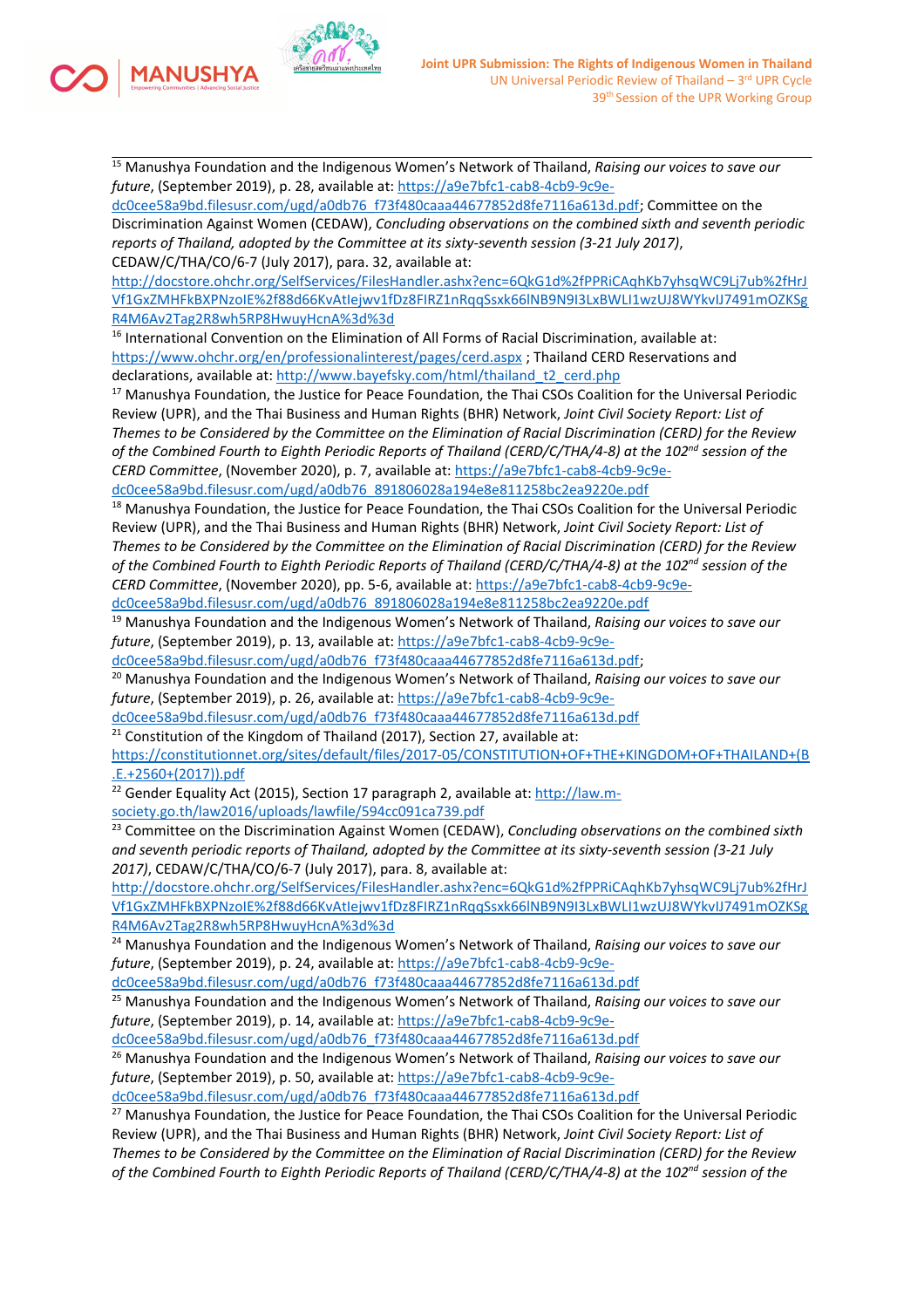

**1ANUSHYA** 

*CERD Committee*, (November 2020), p. 30, available at: [https://a9e7bfc1-cab8-4cb9-9c9e](https://a9e7bfc1-cab8-4cb9-9c9e-dc0cee58a9bd.filesusr.com/ugd/a0db76_891806028a194e8e811258bc2ea9220e.pdf)[dc0cee58a9bd.filesusr.com/ugd/a0db76\\_891806028a194e8e811258bc2ea9220e.pdf](https://a9e7bfc1-cab8-4cb9-9c9e-dc0cee58a9bd.filesusr.com/ugd/a0db76_891806028a194e8e811258bc2ea9220e.pdf)

28 AVERT, *HIV and AIDS in Thailand*, (20 February 2020), available at: [https://www.avert.org/professionals/hiv](https://www.avert.org/professionals/hiv-around-world/asia-pacific/thailand)[around-world/asia-pacific/thailand](https://www.avert.org/professionals/hiv-around-world/asia-pacific/thailand)

29 Bangkok Post, *HIV battle continues*, (27 May 2019), available at:

<https://www.bangkokpost.com/business/1684464/hiv-battle-continues>

30 Communications and Media in Asia Pacific, *A study of attitudes towards stigmatization and discrimination against HIV-positive patients and AIDS patients residing in the Nong Prue Municipality, Nong Prue Sub-district, Bang Lamung district, Chonburi, Thailand,* (December 2018), available at: [https://so01.tci](https://so01.tci-thaijo.org/index.php/CMAP/article/download/131380/98577)[thaijo.org/index.php/CMAP/article/download/131380/98577](https://so01.tci-thaijo.org/index.php/CMAP/article/download/131380/98577)

<sup>31</sup> Manushya Foundation and the Indigenous Women'<sup>s</sup> Network of Thailand, *Raising our voices to save our future*, (September 2019), p. 14, available at: [https://a9e7bfc1-cab8-4cb9-9c9e](https://a9e7bfc1-cab8-4cb9-9c9e-dc0cee58a9bd.filesusr.com/ugd/a0db76_f73f480caaa44677852d8fe7116a613d.pdf)[dc0cee58a9bd.filesusr.com/ugd/a0db76\\_f73f480caaa44677852d8fe7116a613d.pdf](https://a9e7bfc1-cab8-4cb9-9c9e-dc0cee58a9bd.filesusr.com/ugd/a0db76_f73f480caaa44677852d8fe7116a613d.pdf)

32 Indigenous Women'<sup>s</sup> Network of Thailand (IWNT) and Asia Indigenous Peoples Pact (AIPP), *NGO CEDAW Shadow Report on Behalf of Indigenous Women in Thailand, submitted for the <sup>67</sup>th session of CEDAW*, (July 2017), p. 6, available at:

[https://tbinternet.ohchr.org/Treaties/CEDAW/Shared%20Documents/THA/INT\\_CEDAW\\_NGO\\_THA\\_27695\\_E.](https://tbinternet.ohchr.org/Treaties/CEDAW/Shared%20Documents/THA/INT_CEDAW_NGO_THA_27695_E.pdf) [pdf](https://tbinternet.ohchr.org/Treaties/CEDAW/Shared%20Documents/THA/INT_CEDAW_NGO_THA_27695_E.pdf)

<sup>33</sup> Manushya Foundation and the Indigenous Women'<sup>s</sup> Network of Thailand, *Raising our voices to save our future*, (September 2019), p. 14, available at: [https://a9e7bfc1-cab8-4cb9-9c9e](https://a9e7bfc1-cab8-4cb9-9c9e-dc0cee58a9bd.filesusr.com/ugd/a0db76_f73f480caaa44677852d8fe7116a613d.pdf)[dc0cee58a9bd.filesusr.com/ugd/a0db76\\_f73f480caaa44677852d8fe7116a613d.pdf](https://a9e7bfc1-cab8-4cb9-9c9e-dc0cee58a9bd.filesusr.com/ugd/a0db76_f73f480caaa44677852d8fe7116a613d.pdf)

34 Indigenous Women'<sup>s</sup> Network of Thailand (IWNT) and Asia Indigenous Peoples Pact (AIPP), *NGO CEDAW Shadow Report on Behalf of Indigenous Women in Thailand, submitted for the <sup>67</sup>th session of CEDAW*, (July 2017), pp. 4, 9, available at:

[https://tbinternet.ohchr.org/Treaties/CEDAW/Shared%20Documents/THA/INT\\_CEDAW\\_NGO\\_THA\\_27695\\_E.](https://tbinternet.ohchr.org/Treaties/CEDAW/Shared%20Documents/THA/INT_CEDAW_NGO_THA_27695_E.pdf) [pdf](https://tbinternet.ohchr.org/Treaties/CEDAW/Shared%20Documents/THA/INT_CEDAW_NGO_THA_27695_E.pdf)

35 Indigenous Women'<sup>s</sup> Network of Thailand (IWNT) and Asia Indigenous Peoples Pact (AIPP), *NGO CEDAW Shadow Report on Behalf of Indigenous Women in Thailand, submitted for the <sup>67</sup>th session of CEDAW*, (July 2017), pp. 4, 6, available at:

[https://tbinternet.ohchr.org/Treaties/CEDAW/Shared%20Documents/THA/INT\\_CEDAW\\_NGO\\_THA\\_27695\\_E.](https://tbinternet.ohchr.org/Treaties/CEDAW/Shared%20Documents/THA/INT_CEDAW_NGO_THA_27695_E.pdf) [pdf](https://tbinternet.ohchr.org/Treaties/CEDAW/Shared%20Documents/THA/INT_CEDAW_NGO_THA_27695_E.pdf)

36 Committee on the Discrimination Against Women (CEDAW), *Concluding observations on the combined sixth and seventh periodic reports of Thailand, adopted by the Committee at its sixty-seventh session (3-21 July 2017)*, CEDAW/C/THA/CO/6-7 (July 2017), para. 28, available at:

[http://docstore.ohchr.org/SelfServices/FilesHandler.ashx?enc=6QkG1d%2fPPRiCAqhKb7yhsqWC9Lj7ub%2fHrJ](http://docstore.ohchr.org/SelfServices/FilesHandler.ashx?enc=6QkG1d%2fPPRiCAqhKb7yhsqWC9Lj7ub%2fHrJVf1GxZMHFkBXPNzoIE%2f88d66KvAtIejwv1fDz8FIRZ1nRqqSsxk66lNB9N9I3LxBWLI1wzUJ8WYkvIJ7491mOZKSgR4M6Av2Tag2R8wh5RP8HwuyHcnA%3d%3d) [Vf1GxZMHFkBXPNzoIE%2f88d66KvAtIejwv1fDz8FIRZ1nRqqSsxk66lNB9N9I3LxBWLI1wzUJ8WYkvIJ7491mOZKSg](http://docstore.ohchr.org/SelfServices/FilesHandler.ashx?enc=6QkG1d%2fPPRiCAqhKb7yhsqWC9Lj7ub%2fHrJVf1GxZMHFkBXPNzoIE%2f88d66KvAtIejwv1fDz8FIRZ1nRqqSsxk66lNB9N9I3LxBWLI1wzUJ8WYkvIJ7491mOZKSgR4M6Av2Tag2R8wh5RP8HwuyHcnA%3d%3d) [R4M6Av2Tag2R8wh5RP8HwuyHcnA%3d%3d](http://docstore.ohchr.org/SelfServices/FilesHandler.ashx?enc=6QkG1d%2fPPRiCAqhKb7yhsqWC9Lj7ub%2fHrJVf1GxZMHFkBXPNzoIE%2f88d66KvAtIejwv1fDz8FIRZ1nRqqSsxk66lNB9N9I3LxBWLI1wzUJ8WYkvIJ7491mOZKSgR4M6Av2Tag2R8wh5RP8HwuyHcnA%3d%3d)

<sup>37</sup> Ministry of Foreign Affairs of the Kingdom of Thailand, *Thailand Ratifies UN Convention against Transnational Organized Crime (UNTOC) and Protocol to Prevent, Suppress and Punish Trafficking in Persons, Especially Women and Children, supplementing the United Nations Convention against Transnational Organized Crime*, (20 October 2013), available at:

<https://www.mfa.go.th/en/content/5d5bcd2515e39c306000f543?cate=5d5bcb4e15e39c3060006834>

 $^{38}$  U.S. Department of State, 2020 Trafficking in Persons Report: Thailand, (2020), available at: <https://www.state.gov/reports/2020-trafficking-in-persons-report/thailand/>; Please also refer to U.S. Department of State, 2019 Trafficking in Persons Report: Thailand, (2019), available at:

<https://www.state.gov/reports/2019-trafficking-in-persons-report-2/thailand/> and U.S. Department of State, 2018 Trafficking in Persons Report: Thailand, (2018), available at: [https://www.state.gov/reports/2018](https://www.state.gov/reports/2018-trafficking-in-persons-report/thailand/) [trafficking-in-persons-report/thailand/](https://www.state.gov/reports/2018-trafficking-in-persons-report/thailand/)

<sup>39</sup> U.S. Department of State, 2019 Trafficking in Persons Report: Thailand, (2019), available at: <https://www.state.gov/reports/2019-trafficking-in-persons-report-2/thailand/>

<sup>40</sup> Manushya Foundation, the Justice for Peace Foundation, the Thai CSOs Coalition for the Universal Periodic Review (UPR), and the Thai Business and Human Rights (BHR) Network, *Joint Civil Society Report: List of* Themes to be Considered by the Committee on the Elimination of Racial Discrimination (CERD) for the Review of the Combined Fourth to Eighth Periodic Reports of Thailand (CERD/C/THA/4-8) at the 102<sup>nd</sup> session of the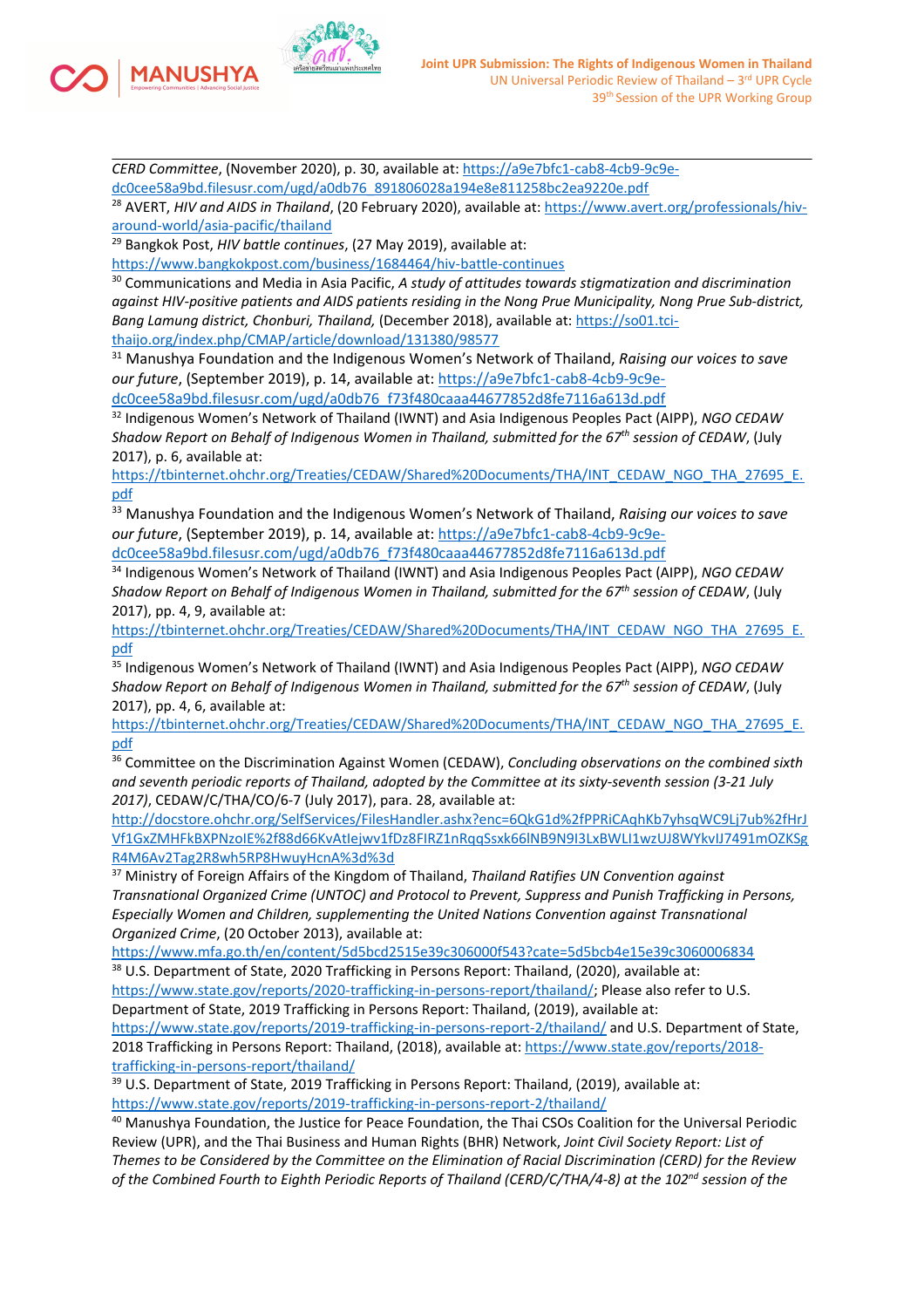

*CERD Committee*, (November 2020), p. 14, available at: [https://a9e7bfc1-cab8-4cb9-9c9e](https://a9e7bfc1-cab8-4cb9-9c9e-dc0cee58a9bd.filesusr.com/ugd/a0db76_891806028a194e8e811258bc2ea9220e.pdf)[dc0cee58a9bd.filesusr.com/ugd/a0db76\\_891806028a194e8e811258bc2ea9220e.pdf](https://a9e7bfc1-cab8-4cb9-9c9e-dc0cee58a9bd.filesusr.com/ugd/a0db76_891806028a194e8e811258bc2ea9220e.pdf)

41 Indigenous Women'<sup>s</sup> Network of Thailand (IWNT) and Asia Indigenous Peoples Pact (AIPP), *NGO CEDAW Shadow Report on Behalf of Indigenous Women in Thailand, submitted for the <sup>67</sup>th session of CEDAW*, (July 2017), p. 12, available at:

[https://tbinternet.ohchr.org/Treaties/CEDAW/Shared%20Documents/THA/INT\\_CEDAW\\_NGO\\_THA\\_27695\\_E.](https://tbinternet.ohchr.org/Treaties/CEDAW/Shared%20Documents/THA/INT_CEDAW_NGO_THA_27695_E.pdf) [pdf](https://tbinternet.ohchr.org/Treaties/CEDAW/Shared%20Documents/THA/INT_CEDAW_NGO_THA_27695_E.pdf)

<sup>42</sup> Manushya Foundation, the Justice for Peace Foundation, the Thai CSOs Coalition for the Universal Periodic Review (UPR), and the Thai Business and Human Rights (BHR) Network, *Joint Civil Society Report: List of* Themes to be Considered by the Committee on the Elimination of Racial Discrimination (CERD) for the Review of the Combined Fourth to Eighth Periodic Reports of Thailand (CERD/C/THA/4-8) at the 102<sup>nd</sup> session of the *CERD Committee*, (November 2020), p. 14, available at: [https://a9e7bfc1-cab8-4cb9-9c9e](https://a9e7bfc1-cab8-4cb9-9c9e-dc0cee58a9bd.filesusr.com/ugd/a0db76_891806028a194e8e811258bc2ea9220e.pdf)[dc0cee58a9bd.filesusr.com/ugd/a0db76\\_891806028a194e8e811258bc2ea9220e.pdf](https://a9e7bfc1-cab8-4cb9-9c9e-dc0cee58a9bd.filesusr.com/ugd/a0db76_891806028a194e8e811258bc2ea9220e.pdf)

<sup>43</sup> Manushya Foundation and the Indigenous Women'<sup>s</sup> Network of Thailand, *Raising our voices to save our future*, (September 2019), p. 69, available at: [https://a9e7bfc1-cab8-4cb9-9c9e-](https://a9e7bfc1-cab8-4cb9-9c9e-dc0cee58a9bd.filesusr.com/ugd/a0db76_f73f480caaa44677852d8fe7116a613d.pdf)

[dc0cee58a9bd.filesusr.com/ugd/a0db76\\_f73f480caaa44677852d8fe7116a613d.pdf](https://a9e7bfc1-cab8-4cb9-9c9e-dc0cee58a9bd.filesusr.com/ugd/a0db76_f73f480caaa44677852d8fe7116a613d.pdf); UNESCO, *Voices UNESCO: Stateless in their own home*, (2011), pp. 14-15, available at: <https://www.bikiniatoll.com/Voices.pdf> 44 Indigenous Women'<sup>s</sup> Network of Thailand (IWNT) and Asia Indigenous Peoples Pact (AIPP), *NGO CEDAW Shadow Report on Behalf of Indigenous Women in Thailand, submitted for the <sup>67</sup>th session of CEDAW*, (July 2017), p. 11, available at:

[https://tbinternet.ohchr.org/Treaties/CEDAW/Shared%20Documents/THA/INT\\_CEDAW\\_NGO\\_THA\\_27695\\_E.](https://tbinternet.ohchr.org/Treaties/CEDAW/Shared%20Documents/THA/INT_CEDAW_NGO_THA_27695_E.pdf) [pdf](https://tbinternet.ohchr.org/Treaties/CEDAW/Shared%20Documents/THA/INT_CEDAW_NGO_THA_27695_E.pdf)

<sup>45</sup> Manushya Foundation and the Indigenous Women'<sup>s</sup> Network of Thailand, *Raising our voices to save our future*, (September 2019), p. 34, available at: [https://a9e7bfc1-cab8-4cb9-9c9e](https://a9e7bfc1-cab8-4cb9-9c9e-dc0cee58a9bd.filesusr.com/ugd/a0db76_f73f480caaa44677852d8fe7116a613d.pdf)[dc0cee58a9bd.filesusr.com/ugd/a0db76\\_f73f480caaa44677852d8fe7116a613d.pdf](https://a9e7bfc1-cab8-4cb9-9c9e-dc0cee58a9bd.filesusr.com/ugd/a0db76_f73f480caaa44677852d8fe7116a613d.pdf)

<sup>46</sup> Manushya Foundation, the Justice for Peace Foundation, the Thai CSOs Coalition for the Universal Periodic Review (UPR), and the Thai Business and Human Rights (BHR) Network, *Joint Civil Society Report: List of* Themes to be Considered by the Committee on the Elimination of Racial Discrimination (CERD) for the Review of the Combined Fourth to Eighth Periodic Reports of Thailand (CERD/C/THA/4-8) at the 102<sup>nd</sup> session of the *CERD Committee*, (November 2020), p. 14, available at: [https://a9e7bfc1-cab8-4cb9-9c9e](https://a9e7bfc1-cab8-4cb9-9c9e-dc0cee58a9bd.filesusr.com/ugd/a0db76_891806028a194e8e811258bc2ea9220e.pdf)[dc0cee58a9bd.filesusr.com/ugd/a0db76\\_891806028a194e8e811258bc2ea9220e.pdf](https://a9e7bfc1-cab8-4cb9-9c9e-dc0cee58a9bd.filesusr.com/ugd/a0db76_891806028a194e8e811258bc2ea9220e.pdf)

47 Indigenous Women'<sup>s</sup> Network of Thailand (IWNT) and Asia Indigenous Peoples Pact (AIPP), *NGO CEDAW Shadow Report on Behalf of Indigenous Women in Thailand, submitted for the <sup>67</sup>th session of CEDAW*, (July 2017), p. 10, available at:

[https://tbinternet.ohchr.org/Treaties/CEDAW/Shared%20Documents/THA/INT\\_CEDAW\\_NGO\\_THA\\_27695\\_E.](https://tbinternet.ohchr.org/Treaties/CEDAW/Shared%20Documents/THA/INT_CEDAW_NGO_THA_27695_E.pdf) [pdf](https://tbinternet.ohchr.org/Treaties/CEDAW/Shared%20Documents/THA/INT_CEDAW_NGO_THA_27695_E.pdf)

48 Indigenous Women'<sup>s</sup> Network of Thailand (IWNT) and Asia Indigenous Peoples Pact (AIPP), *NGO CEDAW Shadow Report on Behalf of Indigenous Women in Thailand, submitted for the <sup>67</sup>th session of CEDAW*, (July 2017), p. 10, available at:

[https://tbinternet.ohchr.org/Treaties/CEDAW/Shared%20Documents/THA/INT\\_CEDAW\\_NGO\\_THA\\_27695\\_E.](https://tbinternet.ohchr.org/Treaties/CEDAW/Shared%20Documents/THA/INT_CEDAW_NGO_THA_27695_E.pdf) [pdf;](https://tbinternet.ohchr.org/Treaties/CEDAW/Shared%20Documents/THA/INT_CEDAW_NGO_THA_27695_E.pdf) Manushya Foundation and the Indigenous Women'<sup>s</sup> Network of Thailand, *Raising our voices to save our future*, (September 2019), p. 67, available at: [https://a9e7bfc1-cab8-4cb9-9c9e](https://a9e7bfc1-cab8-4cb9-9c9e-dc0cee58a9bd.filesusr.com/ugd/a0db76_f73f480caaa44677852d8fe7116a613d.pdf)[dc0cee58a9bd.filesusr.com/ugd/a0db76\\_f73f480caaa44677852d8fe7116a613d.pdf](https://a9e7bfc1-cab8-4cb9-9c9e-dc0cee58a9bd.filesusr.com/ugd/a0db76_f73f480caaa44677852d8fe7116a613d.pdf)

49 Indigenous Women'<sup>s</sup> Network of Thailand (IWNT) and Asia Indigenous Peoples Pact (AIPP), *NGO CEDAW Shadow Report on Behalf of Indigenous Women in Thailand, submitted for the <sup>67</sup>th session of CEDAW*, (July 2017), p. 14, available at:

[https://tbinternet.ohchr.org/Treaties/CEDAW/Shared%20Documents/THA/INT\\_CEDAW\\_NGO\\_THA\\_27695\\_E.](https://tbinternet.ohchr.org/Treaties/CEDAW/Shared%20Documents/THA/INT_CEDAW_NGO_THA_27695_E.pdf) [pdf](https://tbinternet.ohchr.org/Treaties/CEDAW/Shared%20Documents/THA/INT_CEDAW_NGO_THA_27695_E.pdf)

<sup>50</sup> Manushya Foundation, the Justice for Peace Foundation, the Thai CSOs Coalition for the Universal Periodic Review (UPR), and the Thai Business and Human Rights (BHR) Network, *Joint Civil Society Report: List of* Themes to be Considered by the Committee on the Elimination of Racial Discrimination (CERD) for the Review of the Combined Fourth to Eighth Periodic Reports of Thailand (CERD/C/THA/4-8) at the 102<sup>nd</sup> session of the *CERD Committee*, (November 2020), p. 34, available at: [https://a9e7bfc1-cab8-4cb9-9c9e-](https://a9e7bfc1-cab8-4cb9-9c9e-dc0cee58a9bd.filesusr.com/ugd/a0db76_891806028a194e8e811258bc2ea9220e.pdf)

[dc0cee58a9bd.filesusr.com/ugd/a0db76\\_891806028a194e8e811258bc2ea9220e.pdf](https://a9e7bfc1-cab8-4cb9-9c9e-dc0cee58a9bd.filesusr.com/ugd/a0db76_891806028a194e8e811258bc2ea9220e.pdf); Bangkok Post, *Lockdown*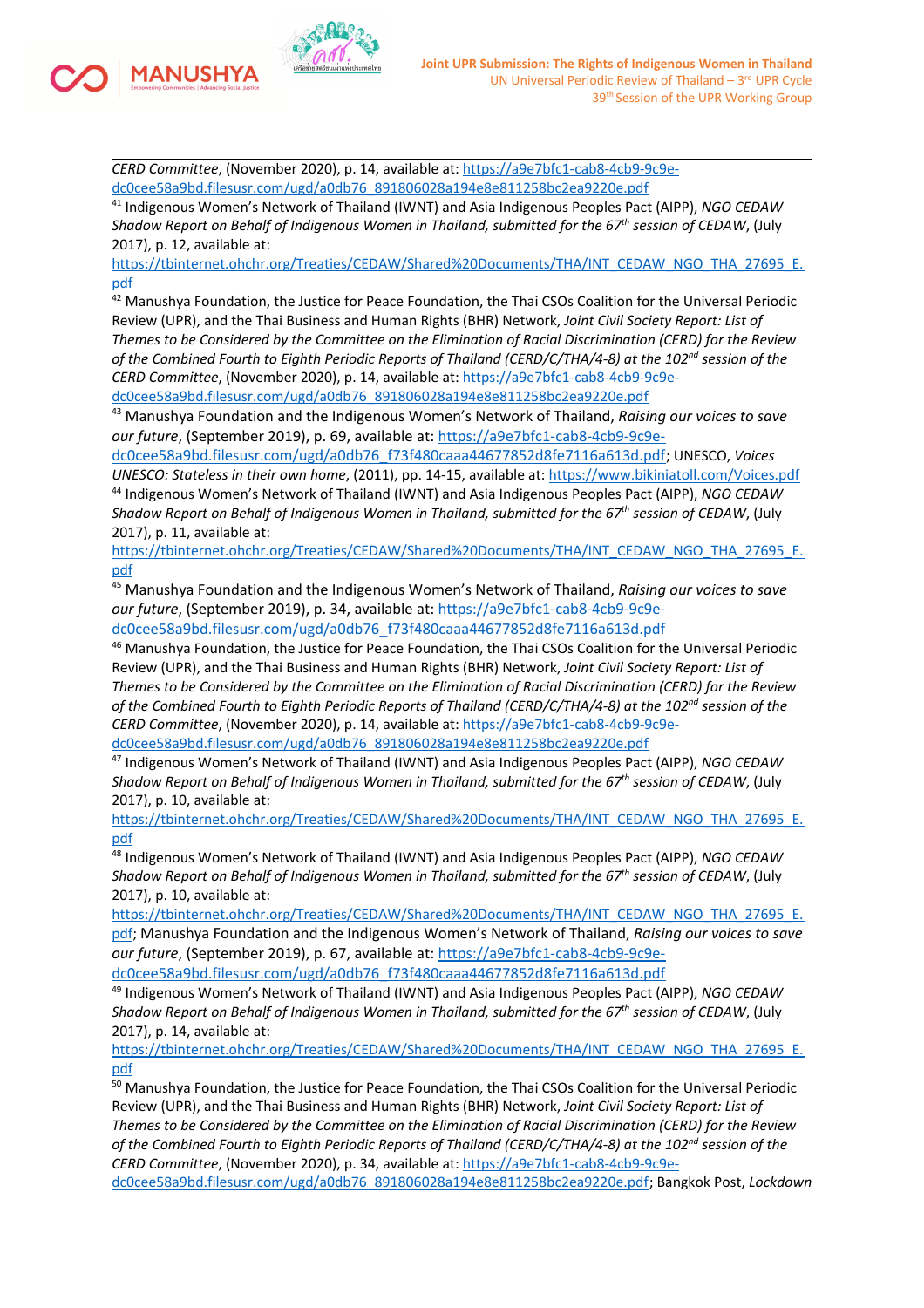

*peril haunts abusive homes*, (22 April 2020), available at:

**MANUSHYA** 

<https://www.bangkokpost.com/opinion/opinion/1904825/lockdown-peril-haunts-abusive-homes>

<sup>51</sup> Manushya Foundation and the Indigenous Women'<sup>s</sup> Network of Thailand, *Raising our voices to save our future*, (September 2019), p. 37, available at: [https://a9e7bfc1-cab8-4cb9-9c9e-](https://a9e7bfc1-cab8-4cb9-9c9e-dc0cee58a9bd.filesusr.com/ugd/a0db76_f73f480caaa44677852d8fe7116a613d.pdf)

[dc0cee58a9bd.filesusr.com/ugd/a0db76\\_f73f480caaa44677852d8fe7116a613d.pdf](https://a9e7bfc1-cab8-4cb9-9c9e-dc0cee58a9bd.filesusr.com/ugd/a0db76_f73f480caaa44677852d8fe7116a613d.pdf)

<sup>52</sup> Manushya Foundation and the Indigenous Women'<sup>s</sup> Network of Thailand, *Raising our voices to save our future*, (September 2019), p. 37, available at: [https://a9e7bfc1-cab8-4cb9-9c9e-](https://a9e7bfc1-cab8-4cb9-9c9e-dc0cee58a9bd.filesusr.com/ugd/a0db76_f73f480caaa44677852d8fe7116a613d.pdf)

[dc0cee58a9bd.filesusr.com/ugd/a0db76\\_f73f480caaa44677852d8fe7116a613d.pdf](https://a9e7bfc1-cab8-4cb9-9c9e-dc0cee58a9bd.filesusr.com/ugd/a0db76_f73f480caaa44677852d8fe7116a613d.pdf);Thummapol Onouma, Barton Sylvia, Park Tanya, *Healthcare Access Experiences Among Indigenous Women in Northern Rural Thailand: A Focused Ethnographic Study*, (2018), available at: <http://cajgh.pitt.edu>

<sup>53</sup> Manushya Foundation and the Indigenous Women'<sup>s</sup> Network of Thailand, *Raising our voices to save our future*, (September 2019), p. 37, available at: [https://a9e7bfc1-cab8-4cb9-9c9e-](https://a9e7bfc1-cab8-4cb9-9c9e-dc0cee58a9bd.filesusr.com/ugd/a0db76_f73f480caaa44677852d8fe7116a613d.pdf)

[dc0cee58a9bd.filesusr.com/ugd/a0db76\\_f73f480caaa44677852d8fe7116a613d.pdf](https://a9e7bfc1-cab8-4cb9-9c9e-dc0cee58a9bd.filesusr.com/ugd/a0db76_f73f480caaa44677852d8fe7116a613d.pdf); Kritpetcharat O, Sirijaichingkul S, Kritpetcharat P, Wuthichouy W, *Comparison of pap smear screenings results between Akha hill tribe and urban women in Chiang Rai province, Thailand,* (2012), available at:

<https://www.ncbi.nlm.nih.gov/pubmed/23317207>; Apidechkul T, *A 20-year retrospective cohort study of TB infection among the hill-tribe HIV/AIDS populations, Thailand*, (2016, available at:

<https://www.ncbi.nlm.nih.gov/pubmed/26861536>

<sup>54</sup> Manushya Foundation and the Indigenous Women'<sup>s</sup> Network of Thailand, *Raising our voices to save our future*, (September 2019), p. 43, available at: [https://a9e7bfc1-cab8-4cb9-9c9e-](https://a9e7bfc1-cab8-4cb9-9c9e-dc0cee58a9bd.filesusr.com/ugd/a0db76_f73f480caaa44677852d8fe7116a613d.pdf)

[dc0cee58a9bd.filesusr.com/ugd/a0db76\\_f73f480caaa44677852d8fe7116a613d.pdf](https://a9e7bfc1-cab8-4cb9-9c9e-dc0cee58a9bd.filesusr.com/ugd/a0db76_f73f480caaa44677852d8fe7116a613d.pdf);

<sup>55</sup> Manushya Foundation and the Indigenous Women'<sup>s</sup> Network of Thailand, *Raising our voices to save our future*, (September 2019), p. 44, available at: [https://a9e7bfc1-cab8-4cb9-9c9e](https://a9e7bfc1-cab8-4cb9-9c9e-dc0cee58a9bd.filesusr.com/ugd/a0db76_f73f480caaa44677852d8fe7116a613d.pdf)[dc0cee58a9bd.filesusr.com/ugd/a0db76\\_f73f480caaa44677852d8fe7116a613d.pdf](https://a9e7bfc1-cab8-4cb9-9c9e-dc0cee58a9bd.filesusr.com/ugd/a0db76_f73f480caaa44677852d8fe7116a613d.pdf)

56 Indigenous Women'<sup>s</sup> Network of Thailand (IWNT) and Asia Indigenous Peoples Pact (AIPP), *NGO CEDAW Shadow Report on Behalf of Indigenous Women in Thailand, submitted for the <sup>67</sup>th session of CEDAW*, (July 2017), p. 14, available at:

[https://tbinternet.ohchr.org/Treaties/CEDAW/Shared%20Documents/THA/INT\\_CEDAW\\_NGO\\_THA\\_27695\\_E.](https://tbinternet.ohchr.org/Treaties/CEDAW/Shared%20Documents/THA/INT_CEDAW_NGO_THA_27695_E.pdf) [pdf](https://tbinternet.ohchr.org/Treaties/CEDAW/Shared%20Documents/THA/INT_CEDAW_NGO_THA_27695_E.pdf)

<sup>57</sup> Manushya Foundation and the Indigenous Women'<sup>s</sup> Network of Thailand, *Raising our voices to save our future*, (September 2019), p. 45, available at: [https://a9e7bfc1-cab8-4cb9-9c9e-](https://a9e7bfc1-cab8-4cb9-9c9e-dc0cee58a9bd.filesusr.com/ugd/a0db76_f73f480caaa44677852d8fe7116a613d.pdf)

[dc0cee58a9bd.filesusr.com/ugd/a0db76\\_f73f480caaa44677852d8fe7116a613d.pdf](https://a9e7bfc1-cab8-4cb9-9c9e-dc0cee58a9bd.filesusr.com/ugd/a0db76_f73f480caaa44677852d8fe7116a613d.pdf)

<sup>58</sup> Manushya Foundation and the Indigenous Women'<sup>s</sup> Network of Thailand, *Raising our voices to save our future*, (September 2019), p. 38, available at: [https://a9e7bfc1-cab8-4cb9-9c9e-](https://a9e7bfc1-cab8-4cb9-9c9e-dc0cee58a9bd.filesusr.com/ugd/a0db76_f73f480caaa44677852d8fe7116a613d.pdf)

[dc0cee58a9bd.filesusr.com/ugd/a0db76\\_f73f480caaa44677852d8fe7116a613d.pdf](https://a9e7bfc1-cab8-4cb9-9c9e-dc0cee58a9bd.filesusr.com/ugd/a0db76_f73f480caaa44677852d8fe7116a613d.pdf); Lutvey T, *Gender mainstreaming manual: Good practices and lessons learnt of an Indigenous Peoples organization*, (2014), available at: [https://aippnet.org/gender-manual-good-practices-and-lessons-learnt-by-an-indigenous-peoples](https://aippnet.org/gender-manual-good-practices-and-lessons-learnt-by-an-indigenous-peoples-organization/)[organization/](https://aippnet.org/gender-manual-good-practices-and-lessons-learnt-by-an-indigenous-peoples-organization/)

<sup>59</sup> Manushya Foundation and the Indigenous Women'<sup>s</sup> Network of Thailand, *Raising our voices to save our future*, (September 2019), p. 38, available at: [https://a9e7bfc1-cab8-4cb9-9c9e](https://a9e7bfc1-cab8-4cb9-9c9e-dc0cee58a9bd.filesusr.com/ugd/a0db76_f73f480caaa44677852d8fe7116a613d.pdf)[dc0cee58a9bd.filesusr.com/ugd/a0db76\\_f73f480caaa44677852d8fe7116a613d.pdf](https://a9e7bfc1-cab8-4cb9-9c9e-dc0cee58a9bd.filesusr.com/ugd/a0db76_f73f480caaa44677852d8fe7116a613d.pdf)

<sup>60</sup> Manushya Foundation, the Justice for Peace Foundation, the Thai CSOs Coalition for the Universal Periodic Review (UPR), and the Thai Business and Human Rights (BHR) Network, *Joint Civil Society Report: List of* Themes to be Considered by the Committee on the Elimination of Racial Discrimination (CERD) for the Review of the Combined Fourth to Eighth Periodic Reports of Thailand (CERD/C/THA/4-8) at the 102<sup>nd</sup> session of the *CERD Committee*, (November 2020), p. 16, available at: [https://a9e7bfc1-cab8-4cb9-9c9e-](https://a9e7bfc1-cab8-4cb9-9c9e-dc0cee58a9bd.filesusr.com/ugd/a0db76_891806028a194e8e811258bc2ea9220e.pdf)

[dc0cee58a9bd.filesusr.com/ugd/a0db76\\_891806028a194e8e811258bc2ea9220e.pdf](https://a9e7bfc1-cab8-4cb9-9c9e-dc0cee58a9bd.filesusr.com/ugd/a0db76_891806028a194e8e811258bc2ea9220e.pdf); Manushya Foundation and the Indigenous Women'<sup>s</sup> Network of Thailand, *Raising our voices to save our future*, (September 2019), p. 44, available at: [https://a9e7bfc1-cab8-4cb9-9c9e-](https://a9e7bfc1-cab8-4cb9-9c9e-dc0cee58a9bd.filesusr.com/ugd/a0db76_f73f480caaa44677852d8fe7116a613d.pdf)

[dc0cee58a9bd.filesusr.com/ugd/a0db76\\_f73f480caaa44677852d8fe7116a613d.pdf](https://a9e7bfc1-cab8-4cb9-9c9e-dc0cee58a9bd.filesusr.com/ugd/a0db76_f73f480caaa44677852d8fe7116a613d.pdf)

<sup>61</sup> Manushya Foundation, the Justice for Peace Foundation, the Thai CSOs Coalition for the Universal Periodic Review (UPR), and the Thai Business and Human Rights (BHR) Network, *Joint Civil Society Report: List of* Themes to be Considered by the Committee on the Elimination of Racial Discrimination (CERD) for the Review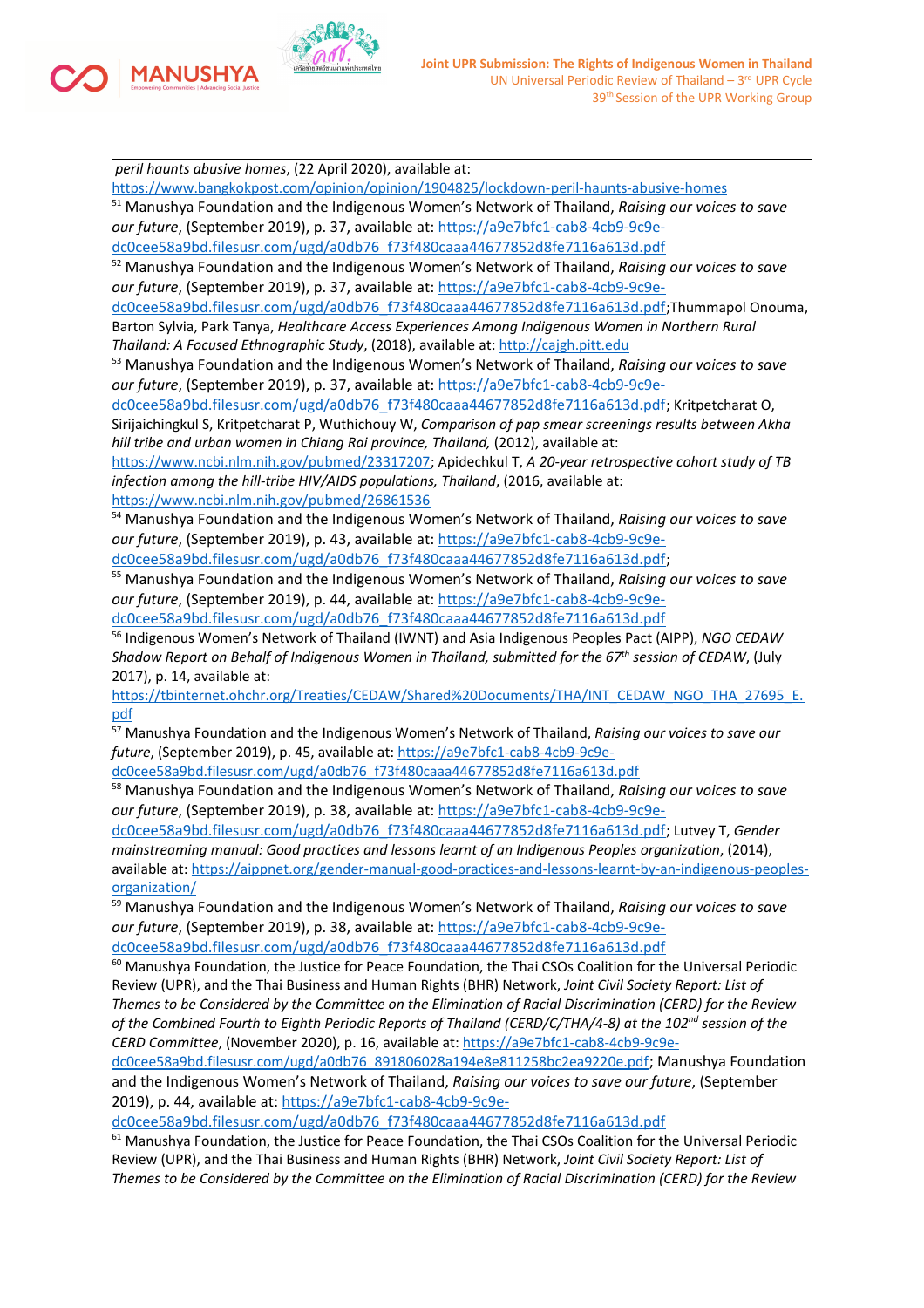of the Combined Fourth to Eighth Periodic Reports of Thailand (CERD/C/THA/4-8) at the 102<sup>nd</sup> session of the *CERD Committee*, (November 2020), p. 30, available at: [https://a9e7bfc1-cab8-4cb9-9c9e-](https://a9e7bfc1-cab8-4cb9-9c9e-dc0cee58a9bd.filesusr.com/ugd/a0db76_891806028a194e8e811258bc2ea9220e.pdf)

**IANUSHYA** 

[dc0cee58a9bd.filesusr.com/ugd/a0db76\\_891806028a194e8e811258bc2ea9220e.pdf](https://a9e7bfc1-cab8-4cb9-9c9e-dc0cee58a9bd.filesusr.com/ugd/a0db76_891806028a194e8e811258bc2ea9220e.pdf); Women'<sup>s</sup> Network for the Advancement and Peace, *Alternative Report to CEDAW: Written Submission for the CEDAW Committee <sup>67</sup>th Session (3-21 July 2017)*, (July 2017), para. 60, available at:

[https://tbinternet.ohchr.org/Treaties/CEDAW/Shared%20Documents/THA/INT\\_CEDAW\\_NGO\\_THA\\_27688\\_E.](https://tbinternet.ohchr.org/Treaties/CEDAW/Shared%20Documents/THA/INT_CEDAW_NGO_THA_27688_E.pdf) [pdf](https://tbinternet.ohchr.org/Treaties/CEDAW/Shared%20Documents/THA/INT_CEDAW_NGO_THA_27688_E.pdf)

<sup>62</sup> Manushya Foundation, the Justice for Peace Foundation, the Thai CSOs Coalition for the Universal Periodic Review (UPR), and the Thai Business and Human Rights (BHR) Network, *Joint Civil Society Report: List of* Themes to be Considered by the Committee on the Elimination of Racial Discrimination (CERD) for the Review of the Combined Fourth to Eighth Periodic Reports of Thailand (CERD/C/THA/4-8) at the 102<sup>nd</sup> session of the *CERD Committee*, (November 2020), p. 30, available at: [https://a9e7bfc1-cab8-4cb9-9c9e](https://a9e7bfc1-cab8-4cb9-9c9e-dc0cee58a9bd.filesusr.com/ugd/a0db76_891806028a194e8e811258bc2ea9220e.pdf)[dc0cee58a9bd.filesusr.com/ugd/a0db76\\_891806028a194e8e811258bc2ea9220e.pdf](https://a9e7bfc1-cab8-4cb9-9c9e-dc0cee58a9bd.filesusr.com/ugd/a0db76_891806028a194e8e811258bc2ea9220e.pdf)

<sup>63</sup> Manushya Foundation, the Justice for Peace Foundation, the Thai CSOs Coalition for the Universal Periodic Review (UPR), and the Thai Business and Human Rights (BHR) Network, *Joint Civil Society Report: List of* Themes to be Considered by the Committee on the Elimination of Racial Discrimination (CERD) for the Review of the Combined Fourth to Eighth Periodic Reports of Thailand (CERD/C/THA/4-8) at the 102<sup>nd</sup> session of the *CERD Committee*, (November 2020), p. 30, available at: [https://a9e7bfc1-cab8-4cb9-9c9e-](https://a9e7bfc1-cab8-4cb9-9c9e-dc0cee58a9bd.filesusr.com/ugd/a0db76_891806028a194e8e811258bc2ea9220e.pdf)

[dc0cee58a9bd.filesusr.com/ugd/a0db76\\_891806028a194e8e811258bc2ea9220e.pdf](https://a9e7bfc1-cab8-4cb9-9c9e-dc0cee58a9bd.filesusr.com/ugd/a0db76_891806028a194e8e811258bc2ea9220e.pdf); Bangkok Post, *Neither saints nor sinners*, (9 October 2016), available at: [https://www.bangkokpost.com/thailand/special](https://www.bangkokpost.com/thailand/special-reports/1106077/neither-saints-nor-sinners)[reports/1106077/neither-saints-nor-sinners](https://www.bangkokpost.com/thailand/special-reports/1106077/neither-saints-nor-sinners)

<sup>64</sup> Manushya Foundation, the Justice for Peace Foundation, the Thai CSOs Coalition for the Universal Periodic Review (UPR), and the Thai Business and Human Rights (BHR) Network, *Joint Civil Society Report: List of* Themes to be Considered by the Committee on the Elimination of Racial Discrimination (CERD) for the Review of the Combined Fourth to Eighth Periodic Reports of Thailand (CERD/C/THA/4-8) at the 102<sup>nd</sup> session of the *CERD Committee*, (November 2020), p. 34, available at: [https://a9e7bfc1-cab8-4cb9-9c9e-](https://a9e7bfc1-cab8-4cb9-9c9e-dc0cee58a9bd.filesusr.com/ugd/a0db76_891806028a194e8e811258bc2ea9220e.pdf)

[dc0cee58a9bd.filesusr.com/ugd/a0db76\\_891806028a194e8e811258bc2ea9220e.pdf](https://a9e7bfc1-cab8-4cb9-9c9e-dc0cee58a9bd.filesusr.com/ugd/a0db76_891806028a194e8e811258bc2ea9220e.pdf); Prachatai, *Genderresponsiveness key to inclusiveness in COVID-19 pandemic*, (21 April 2020), available at: <https://prachatai.com/english/node/8475>

<sup>65</sup> Manushya Foundation, the Justice for Peace Foundation, the Thai CSOs Coalition for the Universal Periodic Review (UPR), and the Thai Business and Human Rights (BHR) Network, *Joint Civil Society Report: List of* Themes to be Considered by the Committee on the Elimination of Racial Discrimination (CERD) for the Review of the Combined Fourth to Eighth Periodic Reports of Thailand (CERD/C/THA/4-8) at the 102<sup>nd</sup> session of the *CERD Committee*, (November 2020), p. 34, available at: [https://a9e7bfc1-cab8-4cb9-9c9e-](https://a9e7bfc1-cab8-4cb9-9c9e-dc0cee58a9bd.filesusr.com/ugd/a0db76_891806028a194e8e811258bc2ea9220e.pdf)

[dc0cee58a9bd.filesusr.com/ugd/a0db76\\_891806028a194e8e811258bc2ea9220e.pdf](https://a9e7bfc1-cab8-4cb9-9c9e-dc0cee58a9bd.filesusr.com/ugd/a0db76_891806028a194e8e811258bc2ea9220e.pdf); Bangkok Post, *Covid-10 hastening end to unwanted pregnancies*, (13 April 2020), available at:

<https://www.bangkokpost.com/thailand/general/1898565/covid-19-hastening-end-to-unwanted-pregnancies> <sup>66</sup> Manushya Foundation, the Justice for Peace Foundation, the Thai CSOs Coalition for the Universal Periodic Review (UPR), and the Thai Business and Human Rights (BHR) Network, *Joint Civil Society Report: List of* Themes to be Considered by the Committee on the Elimination of Racial Discrimination (CERD) for the Review of the Combined Fourth to Eighth Periodic Reports of Thailand (CERD/C/THA/4-8) at the 102<sup>nd</sup> session of the *CERD Committee*, (November 2020), p. 34, available at: [https://a9e7bfc1-cab8-4cb9-9c9e-](https://a9e7bfc1-cab8-4cb9-9c9e-dc0cee58a9bd.filesusr.com/ugd/a0db76_891806028a194e8e811258bc2ea9220e.pdf)

[dc0cee58a9bd.filesusr.com/ugd/a0db76\\_891806028a194e8e811258bc2ea9220e.pdf](https://a9e7bfc1-cab8-4cb9-9c9e-dc0cee58a9bd.filesusr.com/ugd/a0db76_891806028a194e8e811258bc2ea9220e.pdf); Prachatai, *Genderresponsiveness key to inclusiveness in COVID-19 pandemic*, (21 April 2020), available at: <https://prachatai.com/english/node/8475>

<sup>67</sup> Manushya Foundation and the Indigenous Women'<sup>s</sup> Network of Thailand, *Raising our voices to save our future*, (September 2019), pp. 33-34, available at: [https://a9e7bfc1-cab8-4cb9-9c9e-](https://a9e7bfc1-cab8-4cb9-9c9e-dc0cee58a9bd.filesusr.com/ugd/a0db76_f73f480caaa44677852d8fe7116a613d.pdf)

[dc0cee58a9bd.filesusr.com/ugd/a0db76\\_f73f480caaa44677852d8fe7116a613d.pdf](https://a9e7bfc1-cab8-4cb9-9c9e-dc0cee58a9bd.filesusr.com/ugd/a0db76_f73f480caaa44677852d8fe7116a613d.pdf); UNESCO, *Voices UNESCO: Stateless in their own home*, (2011), pp. 14-15, available at: <https://www.bikiniatoll.com/Voices.pdf>

68 United States Department of State, *2016 Country Reports on Human Rights Practices: Thailand*, (2016), available at: <https://www.state.gov/reports/2016-country-reports-on-human-rights-practices/thailand/>

<sup>69</sup> Manushya Foundation and the Indigenous Women'<sup>s</sup> Network of Thailand, *Raising our voices to save our future*, (September 2019), p. 34, available at: [https://a9e7bfc1-cab8-4cb9-9c9e-](https://a9e7bfc1-cab8-4cb9-9c9e-dc0cee58a9bd.filesusr.com/ugd/a0db76_f73f480caaa44677852d8fe7116a613d.pdf)

[dc0cee58a9bd.filesusr.com/ugd/a0db76\\_f73f480caaa44677852d8fe7116a613d.pdf](https://a9e7bfc1-cab8-4cb9-9c9e-dc0cee58a9bd.filesusr.com/ugd/a0db76_f73f480caaa44677852d8fe7116a613d.pdf); United States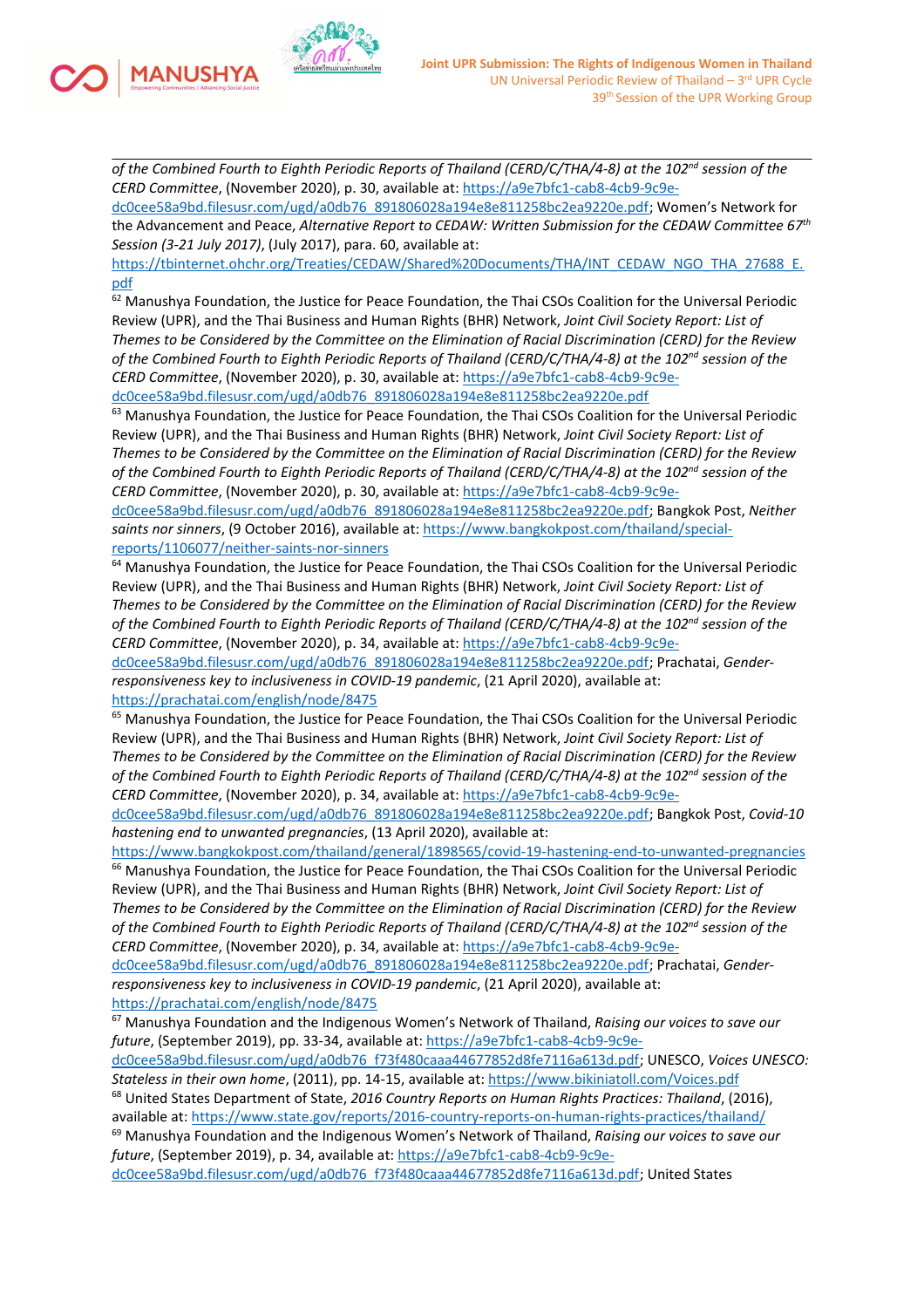

**MANUSHYA** 

Department of State, *2016 Country Reports on Human Rights Practices: Thailand*, (2016), available at: <https://www.state.gov/reports/2016-country-reports-on-human-rights-practices/thailand/> <sup>70</sup> Manushya Foundation and the Indigenous Women'<sup>s</sup> Network of Thailand, *Raising our voices to save our future*, (September 2019), p. 43, available at: [https://a9e7bfc1-cab8-4cb9-9c9e](https://a9e7bfc1-cab8-4cb9-9c9e-dc0cee58a9bd.filesusr.com/ugd/a0db76_f73f480caaa44677852d8fe7116a613d.pdf)[dc0cee58a9bd.filesusr.com/ugd/a0db76\\_f73f480caaa44677852d8fe7116a613d.pdf](https://a9e7bfc1-cab8-4cb9-9c9e-dc0cee58a9bd.filesusr.com/ugd/a0db76_f73f480caaa44677852d8fe7116a613d.pdf) <sup>71</sup> Manushya Foundation and the Indigenous Women'<sup>s</sup> Network of Thailand, *Raising our voices to save our future*, (September 2019), p. 49, available at: [https://a9e7bfc1-cab8-4cb9-9c9e](https://a9e7bfc1-cab8-4cb9-9c9e-dc0cee58a9bd.filesusr.com/ugd/a0db76_f73f480caaa44677852d8fe7116a613d.pdf)[dc0cee58a9bd.filesusr.com/ugd/a0db76\\_f73f480caaa44677852d8fe7116a613d.pdf](https://a9e7bfc1-cab8-4cb9-9c9e-dc0cee58a9bd.filesusr.com/ugd/a0db76_f73f480caaa44677852d8fe7116a613d.pdf); Stefania Errico, *The rights of indigenous peoples in Asia: Human rights-based overview of national legal and policy frameworks against the backdrop of country strategies for development and poverty reduction*, (2017), p. 39, available at: [https://www.ilo.org/wcmsp5/groups/public/---dgreports/---gender/documents/publication/wcms\\_545487.pdf](https://www.ilo.org/wcmsp5/groups/public/---dgreports/---gender/documents/publication/wcms_545487.pdf) <sup>72</sup> Manushya Foundation and the Indigenous Women'<sup>s</sup> Network of Thailand, *Raising our voices to save our future*, (September 2019), p. 50, available at: [https://a9e7bfc1-cab8-4cb9-9c9e](https://a9e7bfc1-cab8-4cb9-9c9e-dc0cee58a9bd.filesusr.com/ugd/a0db76_f73f480caaa44677852d8fe7116a613d.pdf)[dc0cee58a9bd.filesusr.com/ugd/a0db76\\_f73f480caaa44677852d8fe7116a613d.pdf](https://a9e7bfc1-cab8-4cb9-9c9e-dc0cee58a9bd.filesusr.com/ugd/a0db76_f73f480caaa44677852d8fe7116a613d.pdf) <sup>73</sup> Manushya Foundation and the Indigenous Women'<sup>s</sup> Network of Thailand, *Raising our voices to save our future*, (September 2019), p. 49, available at: [https://a9e7bfc1-cab8-4cb9-9c9e](https://a9e7bfc1-cab8-4cb9-9c9e-dc0cee58a9bd.filesusr.com/ugd/a0db76_f73f480caaa44677852d8fe7116a613d.pdf)[dc0cee58a9bd.filesusr.com/ugd/a0db76\\_f73f480caaa44677852d8fe7116a613d.pdf](https://a9e7bfc1-cab8-4cb9-9c9e-dc0cee58a9bd.filesusr.com/ugd/a0db76_f73f480caaa44677852d8fe7116a613d.pdf) <sup>74</sup> Manushya Foundation and the Indigenous Women'<sup>s</sup> Network of Thailand, *Raising our voices to save our future*, (September 2019), pp. 54-55, available at: [https://a9e7bfc1-cab8-4cb9-9c9e](https://a9e7bfc1-cab8-4cb9-9c9e-dc0cee58a9bd.filesusr.com/ugd/a0db76_f73f480caaa44677852d8fe7116a613d.pdf)[dc0cee58a9bd.filesusr.com/ugd/a0db76\\_f73f480caaa44677852d8fe7116a613d.pdf](https://a9e7bfc1-cab8-4cb9-9c9e-dc0cee58a9bd.filesusr.com/ugd/a0db76_f73f480caaa44677852d8fe7116a613d.pdf) <sup>75</sup> Manushya Foundation and the Indigenous Women'<sup>s</sup> Network of Thailand, *Raising our voices to save our future*, (September 2019), p. 56, available at: [https://a9e7bfc1-cab8-4cb9-9c9e](https://a9e7bfc1-cab8-4cb9-9c9e-dc0cee58a9bd.filesusr.com/ugd/a0db76_f73f480caaa44677852d8fe7116a613d.pdf)[dc0cee58a9bd.filesusr.com/ugd/a0db76\\_f73f480caaa44677852d8fe7116a613d.pdf](https://a9e7bfc1-cab8-4cb9-9c9e-dc0cee58a9bd.filesusr.com/ugd/a0db76_f73f480caaa44677852d8fe7116a613d.pdf) <sup>76</sup> Manushya Foundation and the Indigenous Women'<sup>s</sup> Network of Thailand, *Raising our voices to save our future*, (September 2019), p. 62, available at: [https://a9e7bfc1-cab8-4cb9-9c9e](https://a9e7bfc1-cab8-4cb9-9c9e-dc0cee58a9bd.filesusr.com/ugd/a0db76_f73f480caaa44677852d8fe7116a613d.pdf)[dc0cee58a9bd.filesusr.com/ugd/a0db76\\_f73f480caaa44677852d8fe7116a613d.pdf](https://a9e7bfc1-cab8-4cb9-9c9e-dc0cee58a9bd.filesusr.com/ugd/a0db76_f73f480caaa44677852d8fe7116a613d.pdf) <sup>77</sup> Manushya Foundation and the Indigenous Women'<sup>s</sup> Network of Thailand, *Raising our voices to save our future*, (September 2019), p. 67, available at: [https://a9e7bfc1-cab8-4cb9-9c9e](https://a9e7bfc1-cab8-4cb9-9c9e-dc0cee58a9bd.filesusr.com/ugd/a0db76_f73f480caaa44677852d8fe7116a613d.pdf)[dc0cee58a9bd.filesusr.com/ugd/a0db76\\_f73f480caaa44677852d8fe7116a613d.pdf](https://a9e7bfc1-cab8-4cb9-9c9e-dc0cee58a9bd.filesusr.com/ugd/a0db76_f73f480caaa44677852d8fe7116a613d.pdf) <sup>78</sup> Manushya Foundation and the Indigenous Women'<sup>s</sup> Network of Thailand, *Raising our voices to save our future*, (September 2019), p. 65, available at: [https://a9e7bfc1-cab8-4cb9-9c9e](https://a9e7bfc1-cab8-4cb9-9c9e-dc0cee58a9bd.filesusr.com/ugd/a0db76_f73f480caaa44677852d8fe7116a613d.pdf)[dc0cee58a9bd.filesusr.com/ugd/a0db76\\_f73f480caaa44677852d8fe7116a613d.pdf](https://a9e7bfc1-cab8-4cb9-9c9e-dc0cee58a9bd.filesusr.com/ugd/a0db76_f73f480caaa44677852d8fe7116a613d.pdf); Bangkok Post, *Sea gypsies fight to save graveyard*, (13 October 2018), available at: [https://www.bangkokpost.com/thailand/general/1557478/sea-gypsies-fight-to-save](https://www.bangkokpost.com/thailand/general/1557478/sea-gypsies-fight-to-save-graveyard#:~:text=Sea%20gypsies%20living%20in%20Phangnga,their%20traditional%20way%20of%20life.)[graveyard#:~:text=Sea%20gypsies%20living%20in%20Phangnga,their%20traditional%20way%20of%20life.](https://www.bangkokpost.com/thailand/general/1557478/sea-gypsies-fight-to-save-graveyard#:~:text=Sea%20gypsies%20living%20in%20Phangnga,their%20traditional%20way%20of%20life.) <sup>79</sup> Manushya Foundation, Cross Cultural Foundation (CrCF), ENLAWTHAI Foundation (ENLAW), Human Rights and Development Foundation (HRDF), Human Rights Lawyers Association (HRLA), Northern Development Foundation (NDF) and Union for Civil Liberty (UCL), *Joint Statement: Thai authorities must release 22 Bang Kloi Karen and drop all forest encroachment charges*, (6 March 2021), available at: [https://a9e7bfc1](https://a9e7bfc1-cab8-4cb9-9c9e-dc0cee58a9bd.filesusr.com/ugd/a0db76_220e3ccbf96c41b4bd5ecbcb1c46ccbf.pdf) [cab8-4cb9-9c9e-dc0cee58a9bd.filesusr.com/ugd/a0db76\\_220e3ccbf96c41b4bd5ecbcb1c46ccbf.pdf](https://a9e7bfc1-cab8-4cb9-9c9e-dc0cee58a9bd.filesusr.com/ugd/a0db76_220e3ccbf96c41b4bd5ecbcb1c46ccbf.pdf) <sup>80</sup> Manushya Foundation and the Indigenous Women'<sup>s</sup> Network of Thailand, *Raising our voices to save our future*, (September 2019), p. 50, available at: [https://a9e7bfc1-cab8-4cb9-9c9e](https://a9e7bfc1-cab8-4cb9-9c9e-dc0cee58a9bd.filesusr.com/ugd/a0db76_f73f480caaa44677852d8fe7116a613d.pdf)[dc0cee58a9bd.filesusr.com/ugd/a0db76\\_f73f480caaa44677852d8fe7116a613d.pdf](https://a9e7bfc1-cab8-4cb9-9c9e-dc0cee58a9bd.filesusr.com/ugd/a0db76_f73f480caaa44677852d8fe7116a613d.pdf) <sup>81</sup> Manushya Foundation and the Indigenous Women'<sup>s</sup> Network of Thailand, *Raising our voices to save our future*, (September 2019), p. 64, available at: [https://a9e7bfc1-cab8-4cb9-9c9e](https://a9e7bfc1-cab8-4cb9-9c9e-dc0cee58a9bd.filesusr.com/ugd/a0db76_f73f480caaa44677852d8fe7116a613d.pdf)[dc0cee58a9bd.filesusr.com/ugd/a0db76\\_f73f480caaa44677852d8fe7116a613d.pdf](https://a9e7bfc1-cab8-4cb9-9c9e-dc0cee58a9bd.filesusr.com/ugd/a0db76_f73f480caaa44677852d8fe7116a613d.pdf); Bangkok Post, *Sea gypsies fight to save graveyard*, (13 October 2018), available at: [https://www.bangkokpost.com/thailand/general/1557478/sea-gypsies-fight-to-save](https://www.bangkokpost.com/thailand/general/1557478/sea-gypsies-fight-to-save-graveyard#:~:text=Sea%20gypsies%20living%20in%20Phangnga,their%20traditional%20way%20of%20life.)[graveyard#:~:text=Sea%20gypsies%20living%20in%20Phangnga,their%20traditional%20way%20of%20life.](https://www.bangkokpost.com/thailand/general/1557478/sea-gypsies-fight-to-save-graveyard#:~:text=Sea%20gypsies%20living%20in%20Phangnga,their%20traditional%20way%20of%20life.) <sup>82</sup> Manushya Foundation and the Indigenous Women'<sup>s</sup> Network of Thailand, *Raising our voices to save our future*, (September 2019), p. 67, available at: [https://a9e7bfc1-cab8-4cb9-9c9e](https://a9e7bfc1-cab8-4cb9-9c9e-dc0cee58a9bd.filesusr.com/ugd/a0db76_f73f480caaa44677852d8fe7116a613d.pdf)[dc0cee58a9bd.filesusr.com/ugd/a0db76\\_f73f480caaa44677852d8fe7116a613d.pdf](https://a9e7bfc1-cab8-4cb9-9c9e-dc0cee58a9bd.filesusr.com/ugd/a0db76_f73f480caaa44677852d8fe7116a613d.pdf) <sup>83</sup> Manushya Foundation and the Indigenous Women'<sup>s</sup> Network of Thailand, *Raising our voices to save our future*, (September 2019), p. 67, available at: [https://a9e7bfc1-cab8-4cb9-9c9e-](https://a9e7bfc1-cab8-4cb9-9c9e-dc0cee58a9bd.filesusr.com/ugd/a0db76_f73f480caaa44677852d8fe7116a613d.pdf)